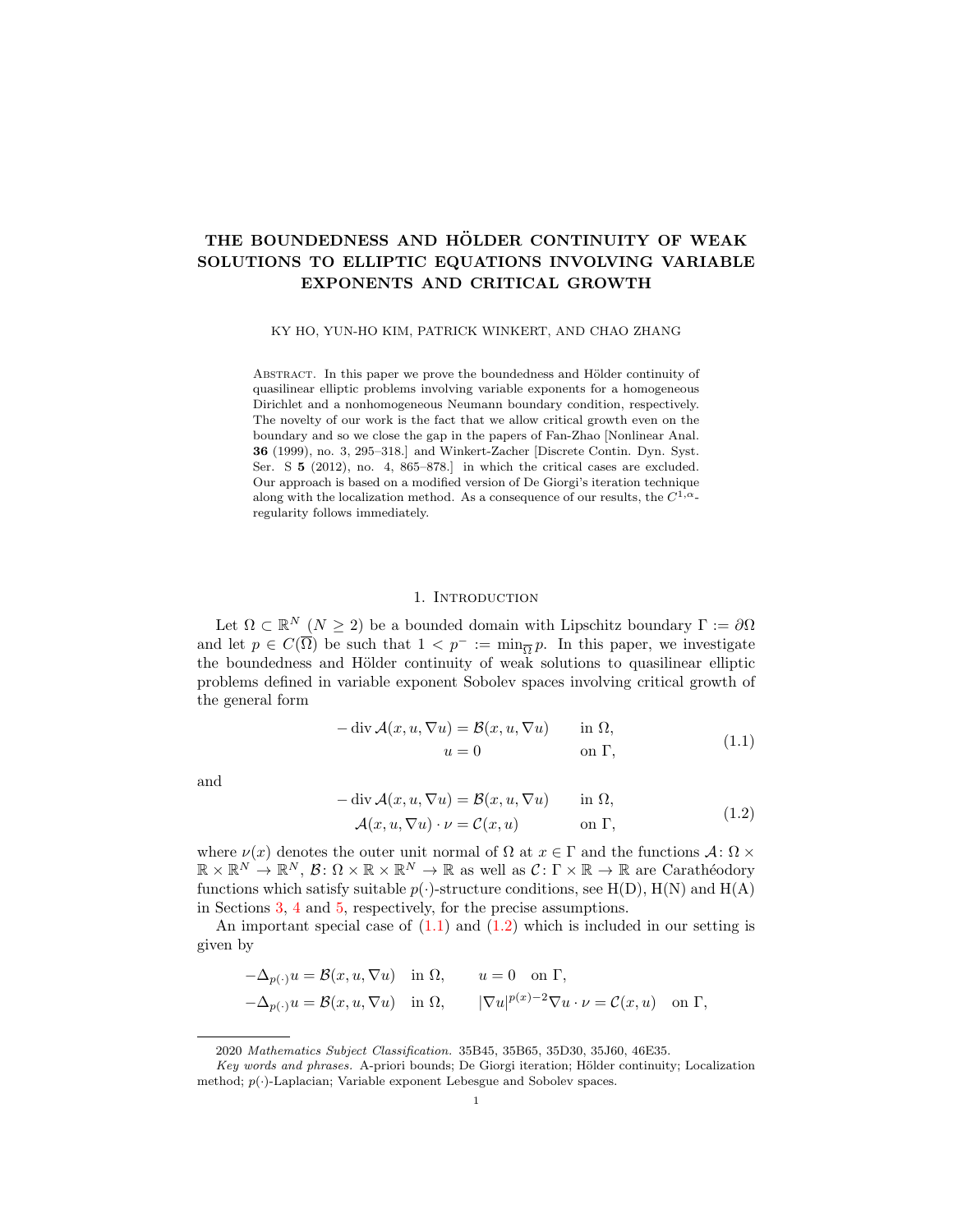where  $\Delta_{p(\cdot)}$  denotes the so-called  $p(\cdot)$ -Laplace differential operator which is given by

$$
\Delta_{p(\cdot)} u = \operatorname{div}(|\nabla u|^{p(\cdot)-2} \nabla u) \quad \text{for } u \in W_0^{1,p(\cdot)}(\Omega) \text{ or } W^{1,p(\cdot)}(\Omega). \tag{1.3}
$$

Note that  $\Delta_{p(\cdot)}$  reduces to the well-known p-Laplacian  $\Delta_p$  when  $p(x) \equiv p$  is a constant.

Nonlinear equations of the form considered in  $(1.1)$  and  $(1.2)$  involving variable exponents in the structure conditions are usually called equations with nonstandard growth. Such equations are of great interest and appear in the mathematical modelling of certain physical phenomena, for example in fluid dynamics (flows of electro-rheological fluids or fluids with temperature-dependent viscosity), in nonlinear viscoelasticity, in image processing and in processes of filtration through porous media, see for example, Acerbi-Mingione-Seregin [\[2\]](#page-21-0), Antontsev-Díaz-Shmarev [\[3\]](#page-21-1), Antontsev-Rodrigues [\[4\]](#page-21-2), Chen-Levine-Rao [\[5\]](#page-22-0), Diening [\[8\]](#page-22-1), Rajagopal-Růžička [\[41\]](#page-23-0), Růžička  $[42]$  and Zhikov  $[53, 55]$  $[53, 55]$  and the references therein.

The  $p(\cdot)$ -Laplace differential operator given in [\(1.3\)](#page-1-0) is related to the energy functional

<span id="page-1-1"></span><span id="page-1-0"></span>
$$
u \mapsto \int_{\Omega} |\nabla u|^{p(x)} \, \mathrm{d}x,\tag{1.4}
$$

which was first used to illustrate models for strongly anisotropic materials, see Zhikov [\[52,](#page-23-4) [54,](#page-23-5) [55\]](#page-23-3), that is, in a material made of different components, the exponent  $p(\cdot)$  dictates the geometry of a composite that changes its hardening exponent according to the point. We refer to the paper of Acerbi-Mingione [\[1\]](#page-21-3) who developed gradient estimates and qualitative properties of minimizers of energies that have variable exponents as in  $(1.4)$ .

Global a priori bounds for classes of elliptic problems with different boundary condition are important results in the theory of differential equations and often guarantee further knowledge about the smoothness of solutions. We mention the famous works of Lieberman [\[29,](#page-22-2) [31\]](#page-22-3) stating the  $C^{1,\alpha}$ -regularity up to the boundary of solutions to partial differential equations of second order both with nonhomogeneous Dirichlet- and nonlinear Neumann boundary condition. A crucial condition for the application of such results is the boundedness of the solutions. The corresponding  $C^{1,\alpha}$ -result for equations with  $p(\cdot)$ -structure has been published by Fan [\[15\]](#page-22-4). In order to obtain such results, most of the papers make use of the so-called De Giorgi-Nash-Moser theory which provides iterative methods based on truncation techniques to get  $L^{\infty}$ -bounds for certain equations, see the works of De Giorgi [\[6\]](#page-22-5), Nash [\[37\]](#page-23-6) and Moser [\[35\]](#page-23-7). The techniques developed in these papers provided powerful tools to prove local and global boundedness, the Harnack and the weak Harnack inequality and the Hölder continuity of weak solutions. For more informa-tion we refer to the monographs of Gilbarg-Trudinger [\[20\]](#page-22-6), Ladyženskaja-Ural'ceva [\[27\]](#page-22-7), Ladyženskaja-Solonnikov-Ural'ceva [\[28\]](#page-22-8) and Lieberman [\[30\]](#page-22-9).

In the present paper we are going to prove the boundedness and Hölder continuity of weak solutions of the problems  $(1.1)$  and  $(1.2)$ . The novelty in our work is the fact that we allow critical growth on the perturbations  $\mathcal B$  and  $\mathcal C$ , so in the domain and on the boundary. With our work we close the gap of the papers of Fan-Zhao [\[12\]](#page-22-10) for the Dirichlet and Winkert-Zacher [\[47,](#page-23-8) [48\]](#page-23-9) for the Neumann problem for the subcritical case. Indeed, in these papers the critical cases are excluded and cannot be realized with their treatment. However, we will adopt some ideas and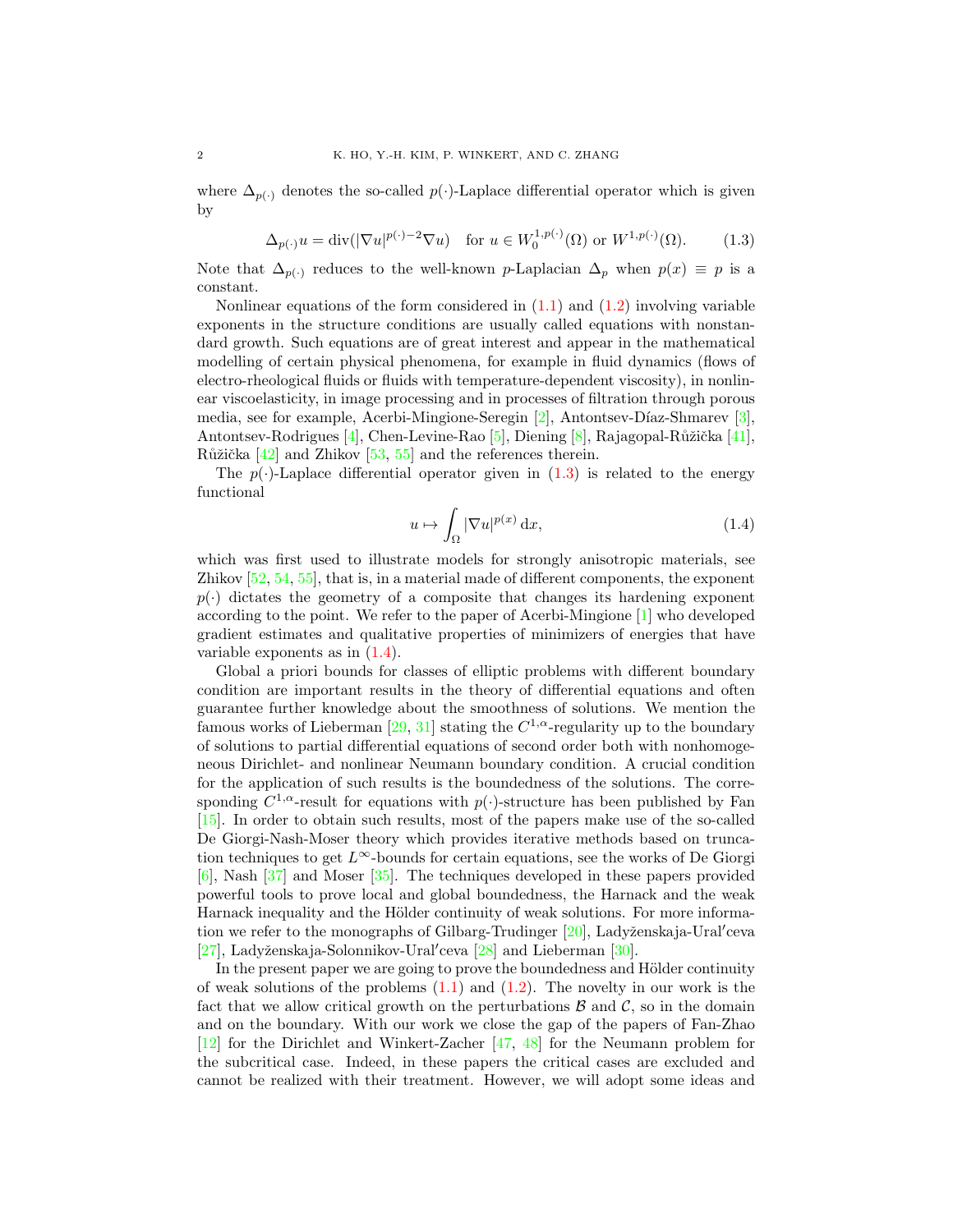found a way to overcome the problem with the critical exponents by a modified version of De Giorgi's iteration technique along with an appropriate application of the localization method.

Let us comment on some relevant known results on quasilinear elliptic problems with  $p$ - and  $p(\cdot)$ -structure. Concerning boundedness results for elliptic problems driven by the  $p$ - or  $(p, q)$ -Laplacian we refer to the papers of García Azorero-Peral Alonso-Manfredi [\[18\]](#page-22-11) (for homogeneous Dirichlet condition), Motreanu-Motreanu-Papageorgiou [\[36\]](#page-23-10) (for homogeneous Neumann condition) and Winkert [\[45\]](#page-23-11) (for nonhomogeneous Neumann condition). All these works are working with a De Giorgi-Nash-Moser iteration technique but only for the subcritical case. In the critical constant exponent case for Neumann problems we refer to the papers of Papageorgiou-Rădulescu  $\left[38\right]$  (critical growth in the domain) and Marino-Winkert  $\left[34\right]$  (critical growth even on the boundary). For elliptic problems with  $p(\cdot)$ -structure, the first work has been done by Fan-Zhao  $[12]$  who proved the boundedness and Hölder continuity for weak solutions of problem  $(1.1)$  in the subcritical case. The corresponding cases with a homogeneous and nonhomogeneous Neumann boundary condition are proved in Gasiński-Papageorgiou  $[19]$  and Winkert-Zacher  $[47, 48]$  $[47, 48]$ , respectively. All these works treated only problems with subcritical growth. A priori bounds for degenerate elliptic equations with variable growth can be found in Ho-Sim  $[25, 24]$  $[25, 24]$  based on the methods of  $[12]$  and  $[47]$ . Boundedness results for weighted elliptic equations with variable exponents and convection term has been developed in Ho-Sim [\[23\]](#page-22-15) and a priori bounds for the fractional  $p(\cdot)$ -Laplacian are recently studied by Ho-Kim [\[22\]](#page-22-16). To the best of our knowledge, there exists no work for boundedness results and Hölder continuity for problems  $(1.1)$  and  $(1.2)$ involving functions that have critical growth.

Finally, we mention papers which are very close to our topic dealing with certain types of a priori bounds for equations with p- or  $p(\cdot)$ -structure. We refer to Ding-Zhang-Zhou  $[10, 11]$  $[10, 11]$ , García Azorero-Peral Alonso  $[17]$ , Guedda-Véron  $[21]$ , Marino-Winkert [\[32,](#page-23-14) [33\]](#page-23-15), Pucci-Servadei [\[40\]](#page-23-16), Wang [\[43\]](#page-23-17), Winkert [\[44,](#page-23-18) [46\]](#page-23-19), Winkert-Zacher [\[49\]](#page-23-20), Zhang-Zhou [\[50\]](#page-23-21), Zhang-Zhou-Xue [\[51\]](#page-23-22) and the references therein.

The paper is organized as follows. In Section [2](#page-2-0) we recall the basic properties of variable Lebesgue and Sobolev spaces and state the main tools which we will need in later sections. The boundedness of weak solutions of problem  $(1.1)$  is then presented in Section [3,](#page-6-0) see Theorem [3.1.](#page-7-0) In Section [4](#page-11-0) we prove the boundedness of weak solutions for problem  $(1.2)$ , see Theorem [4.1,](#page-12-0) and Section [5](#page-16-0) is concerned with the Hölder continuity of weak solutions for both,  $(1.1)$  and  $(1.2)$ . These results are stated in Theorems [5.5](#page-21-4) and [5.6,](#page-21-5) respectively. Finally, we mention the  $C^{1,\alpha}$ regularity of weak solutions due to Fan [\[15\]](#page-22-4).

## 2. Preliminaries and Notations

<span id="page-2-0"></span>In this section we recall some basic facts about Lebesgue and Sobolev spaces with variable exponents, see, for example Fan-Zhao  $[13]$  and Kováčik-Rákosník [\[26\]](#page-22-22). To this end, let  $\Omega$  be a bounded domain in  $\mathbb{R}^N$  with Lipschitz boundary  $\Gamma$ . For  $p \in C_+(\overline{\Omega})$ , where  $C_+(\overline{\Omega})$  is given by

$$
C_{+}(\overline{\Omega}) = \{ h \in C(\overline{\Omega}) : 1 < h(x) \text{ for all } x \in \overline{\Omega} \},
$$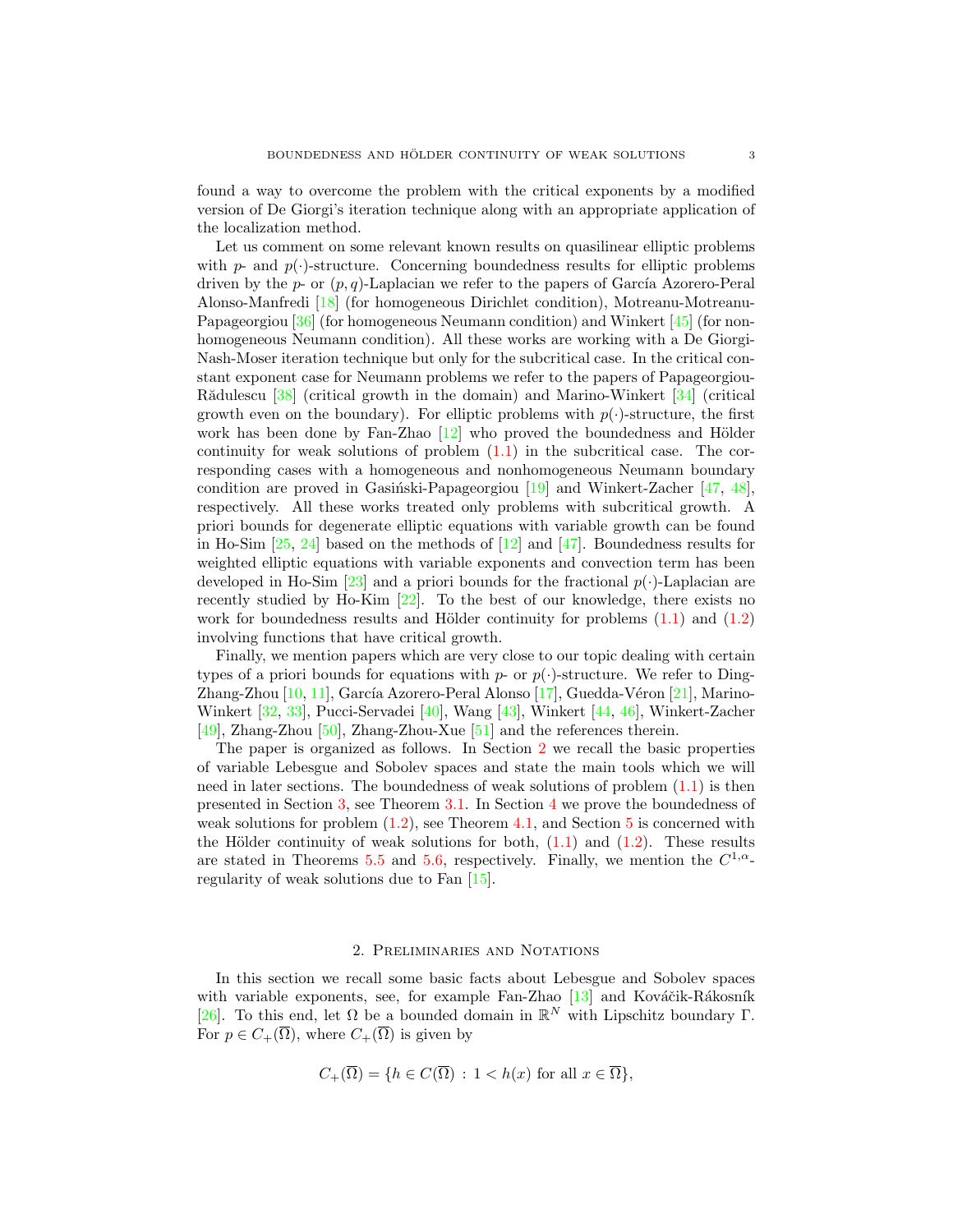we denote

$$
p^- := \inf_{x \in \overline{\Omega}} p(x)
$$
 and  $p^+ := \sup_{x \in \overline{\Omega}} p(x)$ .

Moreover, let  $M(\Omega)$  be the space of all measurable functions  $u: \Omega \to \mathbb{R}$ . Then, for a given  $p \in C_+(\overline{\Omega})$ , the variable exponent Lebesgue space  $L^{p(\cdot)}(\Omega)$  is defined as

$$
L^{p(\cdot)}(\Omega) = \left\{ u \in M(\Omega) \, : \, \int_{\Omega} |u|^{p(x)} \, \mathrm{d}x < \infty \right\}
$$

equipped with the Luxemburg norm given by

$$
||u||_{p(\cdot)} = \inf \left\{ \lambda > 0 \, : \, \int_{\Omega} \left| \frac{u(x)}{\lambda} \right|^{p(x)} dx \le 1 \right\}.
$$

The following propositions can be found in Diening-Harjulehto-Hästö-Růžička [\[9\]](#page-22-23).

**Proposition 2.1.** Let  $s, r \in C_+(\overline{\Omega})$  be such that  $s(x) \leq r(x)$  for all  $x \in \overline{\Omega}$ . Then,  $L^{r(\cdot)}(\Omega) \subseteq L^{s(\cdot)}(\Omega)$  and

$$
||u||_{s(\cdot)} \leq 2(1+|\Omega|) ||u||_{r(\cdot)}
$$
 for all  $u \in L^{r(\cdot)}(\Omega)$ .

**Proposition 2.2.** The space  $L^{p(\cdot)}(\Omega)$  is a separable and uniformly convex Banach space and its conjugate space is  $L^{p'(\cdot)}(\Omega)$ , where  $1/p(x) + 1/p'(x) = 1$  for all  $x \in \overline{\Omega}$ . For any  $u \in L^{p(\cdot)}(\Omega)$  and for any  $v \in L^{p'(\cdot)}(\Omega)$ , we have

$$
\left| \int_{\Omega} uv \, \mathrm{d}x \right| \leq \ 2 \|u\|_{p(\cdot)} \|v\|_{p'(\cdot)}
$$

.

The corresponding modular  $\rho: L^{p(\cdot)}(\Omega) \to \mathbb{R}$  is given by

$$
\rho(u) = \int_{\Omega} |u|^{p(x)} dx \quad \text{for all } u \in L^{p(\cdot)}(\Omega).
$$

The following proposition shows the relation between the norm  $\|\cdot\|_{p(\cdot)}$  and the modular  $\rho$ .

<span id="page-3-0"></span>**Proposition 2.3.** For all  $u \in L^{p(\cdot)}(\Omega)$  we have the following assertions:

(i)  $||u||_{p(.)} < 1$  (resp. = 1, > 1) if and only if  $\rho(u) < 1$  (resp. = 1, > 1);

- (ii) if  $||u||_{p(\cdot)} > 1$ , then  $||u||_{p(\cdot)}^{p^{-}} \leq \rho(u) \leq ||u||_{p(\cdot)}^{p^{+}}$  $_{p(\cdot)}^{p},$
- (iii) if  $||u||_{p(\cdot)} < 1$ , then  $||u||_{p(\cdot)}^{p^+} \leq \rho(u) \leq ||u||_{p(\cdot)}^{p^-}$  $_{p(\cdot )}^{p}\cdot$

Consequently, the following inequality holds true

$$
||u||_{p(\cdot)}^{p^{-}} - 1 \le \rho(u) \le ||u||_{p(\cdot)}^{p^{+}} + 1 \quad \text{for all } u \in L^{p(\cdot)}(\Omega).
$$

The corresponding variable exponent Sobolev spaces can be defined in the same way using the variable exponent Lebesgue spaces. For  $p \in C_+(\overline{\Omega})$  the variable exponent Sobolev space  $W^{1,p(\cdot)}(\Omega)$  is defined by

$$
W^{1,p(\cdot)}(\Omega) = \left\{ u \in L^{p(\cdot)}(\Omega) \, : \, |\nabla u| \in L^{p(\cdot)}(\Omega) \right\}
$$

endowed with the norm

$$
||u||_{1,p(\cdot)} = ||u||_{p(\cdot)} + ||\nabla u||_{p(\cdot)} \text{ for all } u \in W^{1,p(\cdot)}(\Omega),
$$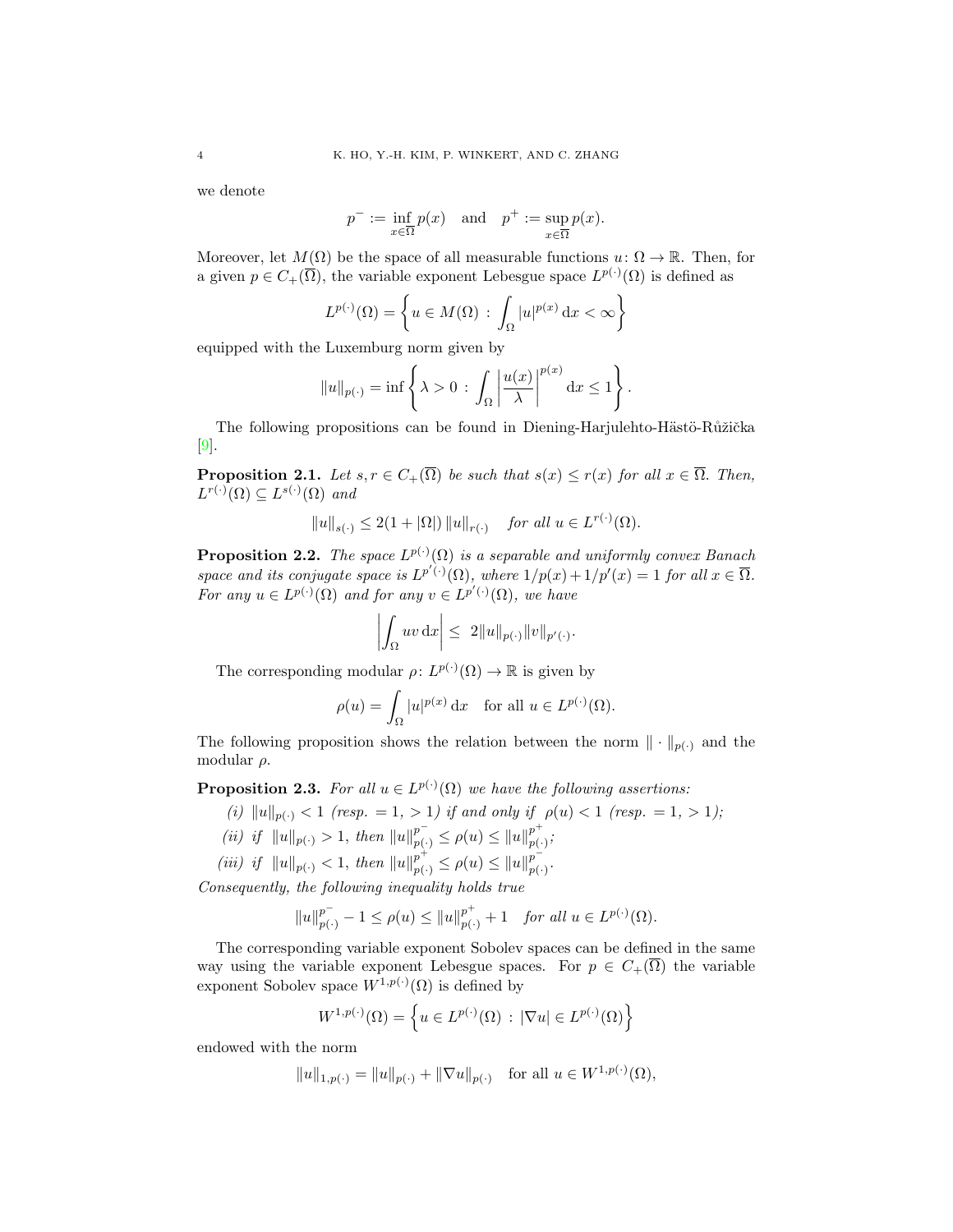where  $\|\nabla u\|_{p(\cdot)} = \|\nabla u\|_{p(\cdot)}$ . On  $W^{1,p(\cdot)}(\Omega)$ , the norm  $\|\cdot\|_{1,p(\cdot)}$  is equivalent to

$$
||u||_1 := \inf \left\{ \lambda > 0 \; : \; \int_{\Omega} \left[ \left| \frac{\nabla u(x)}{\lambda} \right|^{p(x)} + \left| \frac{u(x)}{\lambda} \right|^{p(x)} \right] \, dx \le 1 \right\}
$$

with the relation

$$
\frac{1}{2}||u||_{1,p(\cdot)} \le ||u||_1 \le 2||u||_{1,p(\cdot)} \quad \text{for all } u \in W^{1,p(\cdot)}(\Omega). \tag{2.1}
$$

Moreover, we define

<span id="page-4-1"></span>
$$
W_0^{1,p(\cdot)}(\Omega) = \overline{C_0^{\infty}(\Omega)}^{\|\cdot\|_{1,p(\cdot)}}.
$$

The spaces  $W^{1,p(\cdot)}(\Omega)$  and  $W_0^{1,p(\cdot)}(\Omega)$  are both separable and reflexive Banach spaces, in fact uniformly convex Banach spaces. In the space  $W_0^{1,p(\cdot)}(\Omega)$ , the Poincaré inequality holds, namely

$$
||u||_{p(\cdot)} \leq c_0 ||\nabla u||_{p(\cdot)} \quad \text{for all } u \in W_0^{1,p(\cdot)}(\Omega)
$$

with some  $c_0 > 0$ . Therefore, we can consider on  $W_0^{1,p(\cdot)}(\Omega)$  the equivalent norm

$$
||u||_0 = ||\nabla u||_{p(\cdot)}
$$
 for all  $u \in W_0^{1,p(\cdot)}(\Omega)$ .

For  $p \in C_+(\overline{\Omega})$  we introduce the critical Sobolev variable exponent  $\hat{p}^*$  and the corresponding one  $\hat{p}_*$  on the boundary defined by

$$
\hat{p}^*(x) = \begin{cases} \frac{Np(x)}{N-p(x)} & \text{if } p(x) < N, \\ \infty & \text{if } N \le p(x), \end{cases} \text{ for all } x \in \overline{\Omega}
$$

and

$$
\hat{p}_*(x) = \begin{cases}\n\frac{(N-1)p(x)}{N-p(x)} & \text{if } p(x) < N, \\
\infty & \text{if } N \le p(x),\n\end{cases}
$$
 for all  $x \in \Gamma$ .

It is well known that  $W^{1,p(\cdot)}(\Omega) \hookrightarrow L^{q(\cdot)}(\Omega)$  is compactly embedded for any  $q \in$  $C(\overline{\Omega})$  satisfying  $1 \leq q(x) < \hat{p}^*(x)$  for all  $x \in \overline{\Omega}$ , see, for example, Fan [\[16\]](#page-22-24), and that  $W^{1,p(\cdot)}(\Omega) \hookrightarrow L^{r(\cdot)}(\Gamma)$  is compactly embedded for any  $r \in C(\Gamma)$  satisfying  $1 \leq r(x) < \hat{p}_*(x)$  for all  $x \in \Gamma$ , see, for example, Fan [\[14,](#page-22-25) Corollary 2.4].

In order to state critical embeddings, we need more regularity on the function p. To this end, we denote by  $C^{0,\frac{1}{|\log t|}}(\overline{\Omega})$  the set of all functions  $h: \overline{\Omega} \to \mathbb{R}$  that are log-Hölder continuous, that is, there exists  $C > 0$  such that

$$
|h(x) - h(y)| \le \frac{C}{|\log|x - y||} \quad \text{for all } x, y \in \overline{\Omega} \text{ with } |x - y| < \frac{1}{2}.
$$

Now we can state the critical embedding from  $W^{1,p(\cdot)}(\Omega)$  into  $L^{p^*(\cdot)}(\Omega)$ , see Diening-Harjulehto-Hästö-Růžička [\[9,](#page-22-23) Corollary 8.3.2] or Fan [\[16,](#page-22-24) Proposition 2.2].

<span id="page-4-0"></span>**Proposition 2.4.** Let  $p \in C^{0, \frac{1}{|\log t|}}(\overline{\Omega}) \cap C_{+}(\overline{\Omega})$  and let  $q \in C(\overline{\Omega})$  be such that  $1 \leq q(x) \leq \hat{p}^*(x)$  for all  $x \in \overline{\Omega}$ .

Then, we have the continuous embedding

$$
W^{1,p(\cdot)}(\Omega) \hookrightarrow L^{q(\cdot)}(\Omega).
$$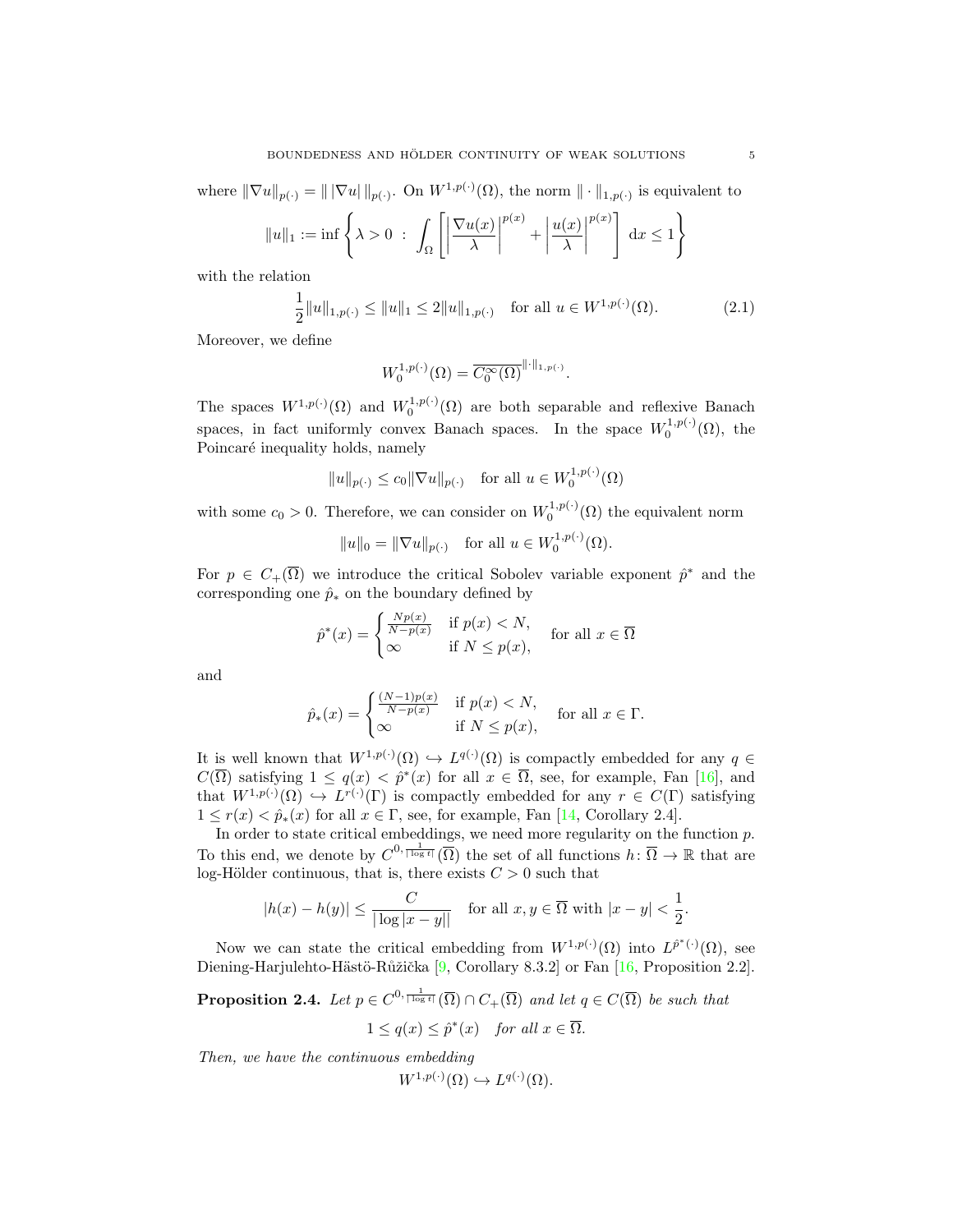In particular, we have

$$
||u||_{q(\cdot)} \le C||u||_{1,p(\cdot)} \quad \text{for all } u \in W^{1,p(\cdot)}(\Omega).
$$

If  $q(x) < \hat{p}^*(x)$  for all  $x \in \overline{\Omega}$ , then the embedding above is compact.

The next theorem is an extension of the classical boundary trace embedding theorem for the variable exponent case which requires that  $p$  belongs a subclass of  $C^{0,\frac{1}{|\log t|}}(\overline{\Omega})$ . The case  $p^+ < N$  was obtained in Fan [\[14,](#page-22-25) Theorem 2.1] and this restriction can be avoided as shown in the following proposition.

<span id="page-5-2"></span>**Proposition 2.5.** Suppose that  $p \in C_+(\overline{\Omega}) \cap W^{1,\gamma}(\Omega)$  for some  $\gamma > N$ . Let  $s \in C(\overline{\Omega})$  be such that

$$
1 \le s(x) \le \hat{p}_*(x) \quad \text{for all } x \in \overline{\Omega}
$$

Then, it holds that

$$
W^{1,p(\cdot)}(\Omega) \hookrightarrow L^{s(\cdot)}(\Gamma)
$$

is continuously embedded.

*Proof.* Let  $s \in C(\overline{\Omega})$  satisfying  $1 \leq s(x) \leq \hat{p}_*(x)$  for all  $x \in \overline{\Omega}$ . We fix  $r \geq s^+$  and define  $\overline{M}_{22}$ 

<span id="page-5-1"></span>
$$
\hat{r} := \frac{N r}{N - 1 + r}.
$$
\n
$$
r = \frac{(N - 1)\hat{r}}{N - \hat{r}}.
$$
\n(2.2)

For  $x \in \overline{\Omega}$ , we define

Then  $\hat{r}$  < N and

$$
\tilde{p}(x) := \begin{cases} p(x) & \text{if } p(x) < \hat{r}, \\ \hat{r} & \text{if } p(x) \ge \hat{r}. \end{cases}
$$
\n(2.3)

It is clear that  $\tilde{p} \in C_{+}(\overline{\Omega}) \cap W^{1,\gamma}(\Omega)$  and  $\tilde{p}^{+} \leq \hat{r} < N$ . If  $p(x) < \hat{r}$ , then by  $(2.3)$ , we have

$$
s(x) \leq \hat{p}_*(x) = \frac{(N-1)\tilde{p}(x)}{N-\tilde{p}(x)}.
$$

In the case  $p(x) \geq \hat{r}$ , by the choice of r, [\(2.2\)](#page-5-1) and [\(2.3\)](#page-5-0), we obtain

$$
s(x) \le r = \frac{(N-1)\hat{r}}{N-\hat{r}} = \frac{(N-1)\tilde{p}(x)}{N-\tilde{p}(x)}.
$$

Thus we derive

$$
s(x) \le \frac{(N-1)\tilde{p}(x)}{N-\tilde{p}(x)} =: \tilde{p}_*(x) \quad \text{for all } x \in \overline{\Omega}.
$$

Hence, from Fan [\[14,](#page-22-25) Theorem 2.1] we get the continuous embeddings

$$
W^{1,p(\cdot)}(\Omega) \hookrightarrow L^{\tilde{p}_*(\cdot)}(\Gamma) \hookrightarrow L^{s(\cdot)}(\Gamma).
$$

The proof is complete.  $\Box$ 

**Remark 2.6.** Note that for a bounded domain  $\Omega \subset \mathbb{R}^N$  and  $\gamma > N$  we have the following inclusions

$$
C^{0,1}(\overline{\Omega}) \subset W^{1,\gamma}(\Omega) \subset C^{0,1-\frac{N}{\gamma}}(\overline{\Omega}) \subset C^{0,\frac{1}{|\log t|}}(\overline{\Omega}).
$$
\n(2.4)

<span id="page-5-3"></span><span id="page-5-0"></span>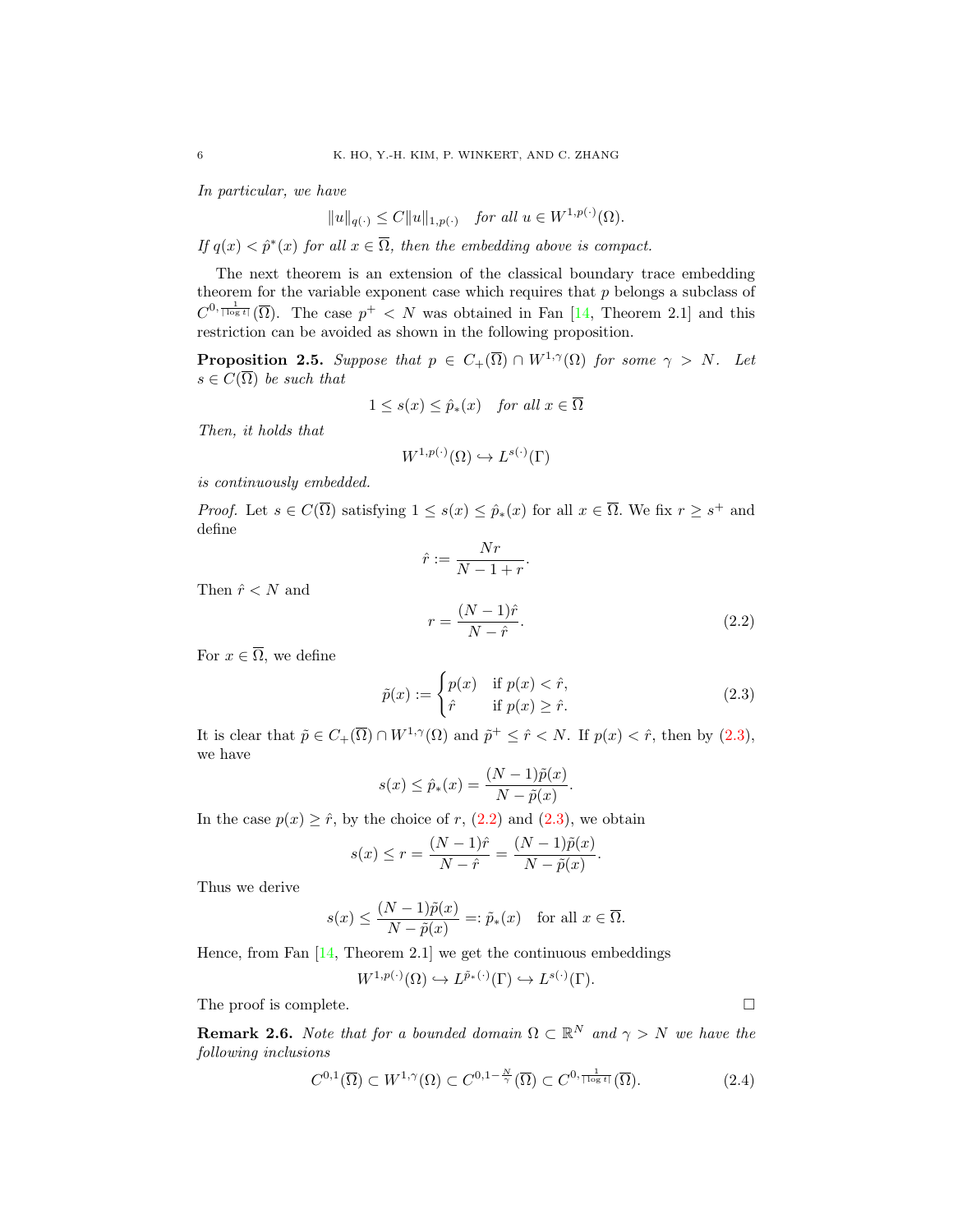The following lemma concerning the geometric convergence of sequences of numbers will be needed for the De Giorgi iteration arguments below. It can be found in Ho-Sim [\[24,](#page-22-14) Lemma 4.3]. The case  $\mu_1 = \mu_2$  is contained in Ladyženskaja-Solonnikov-Ural'ceva [\[28,](#page-22-8) Chapter II, Lemma 5.6], see also DiBenedetto [\[7,](#page-22-26) Chapter I, Lemma 4.1].

<span id="page-6-1"></span>**Lemma 2.7.** Let  $\{Z_n\}, n = 0, 1, 2, \ldots$ , be a sequence of positive numbers, satisfying the recursion inequality

$$
Z_{n+1} \leq K b^{n} \left( Z_{n}^{1+\mu_{1}} + Z_{n}^{1+\mu_{2}} \right), \quad n = 0, 1, 2, \dots,
$$

for some  $b > 1$ ,  $K > 0$  and  $\mu_2 \geq \mu_1 > 0$ . If

$$
Z_0 \le \min\left(1, (2K)^{-\frac{1}{\mu_1}} b^{-\frac{1}{\mu_1^2}}\right)
$$

or

$$
Z_0 \le \min\left( (2K)^{-\frac{1}{\mu_1}} b^{-\frac{1}{\mu_1^2}}, (2K)^{-\frac{1}{\mu_2}} b^{-\frac{1}{\mu_1 \mu_2} - \frac{\mu_2 - \mu_1}{\mu_2^2}} \right),
$$

then  $Z_n \leq 1$  for some  $n \in \mathbb{N} \cup \{0\}$ . Moreover,

$$
Z_n \le \min\left(1, (2K)^{-\frac{1}{\mu_1}} b^{-\frac{1}{\mu_1}} b^{-\frac{n}{\mu_1}}\right), \text{ for all } n \ge n_0,
$$

where  $n_0$  is the smallest  $n \in \mathbb{N} \cup \{0\}$  satisfying  $Z_n \leq 1$ . In particular,  $Z_n \to 0$  as  $n \to \infty$ .

In what follows we write

$$
v_+ := \max\{v, 0\}
$$
 and  $v_- := \max\{-v, 0\}.$ 

Moreover, we denote by |E| the N-dimensional Lebesgue measure of  $E \subset \mathbb{R}^N$ . For  $p \in C_+(\overline{\Omega})$  we redefine the critical variable exponents to p by

$$
p^*(x) = \begin{cases} \hat{p}^*(x) & \text{if } p^+ < N, \\ q_1(x) & \text{if } N \le p^+, \end{cases} \quad \text{for all } x \in \overline{\Omega}
$$

and

$$
p_*(x) = \begin{cases} \hat{p}_*(x) & \text{if } p^+ < N, \\ q_2(x) & \text{if } N \le p^+, \end{cases}
$$
 for all  $x \in \overline{\Omega}$ ,

where  $q_1, q_2 \in C(\overline{\Omega})$  are arbitrarily chosen such that  $p(x) < q_1(x) \leq \hat{p}^*(x)$  and  $p(x) < q_2(x) \leq \hat{p}_*(x)$  for all  $x \in \overline{\Omega}$ .

3. The boundedness of solutions for the Dirichlet problem

<span id="page-6-0"></span>In this section, we study the boundedness of weak solutions for the Dirichlet problem given in [\(1.1\)](#page-0-0). We suppose the following structure conditions on the data.  $\text{H(p1): } p \in C^{0, \frac{1}{|\log t|}}(\overline{\Omega}) \cap C_{+}(\overline{\Omega}).$ 

 $H(D)$ : The functions  $\mathcal{A} \colon \Omega \times \mathbb{R} \times \mathbb{R}^N \to \mathbb{R}^N$  and  $\mathcal{B} \colon \Omega \times \mathbb{R} \times \mathbb{R}^N \to \mathbb{R}$  are Carathéodory functions such that

- (A1)  $|\mathcal{A}(x, s, \xi)| \leq a_1 |\xi|^{p(x)-1} + a_2 |s|^{p^*(x) \frac{p(x)-1}{p(x)}} + a_3,$ (A2)  $\mathcal{A}(x, s, \xi) \cdot \xi \ge a_4 |\xi|^{p(x)} - a_5 |s|^{p^*(x)} - a_6,$
- (B)  $|\mathcal{B}(x, s, \xi)| \leq b_1 |\xi|^{p(x) \frac{p^*(x)-1}{p^*(x)}} + b_2 |s|^{p^*(x)-1} + b_3,$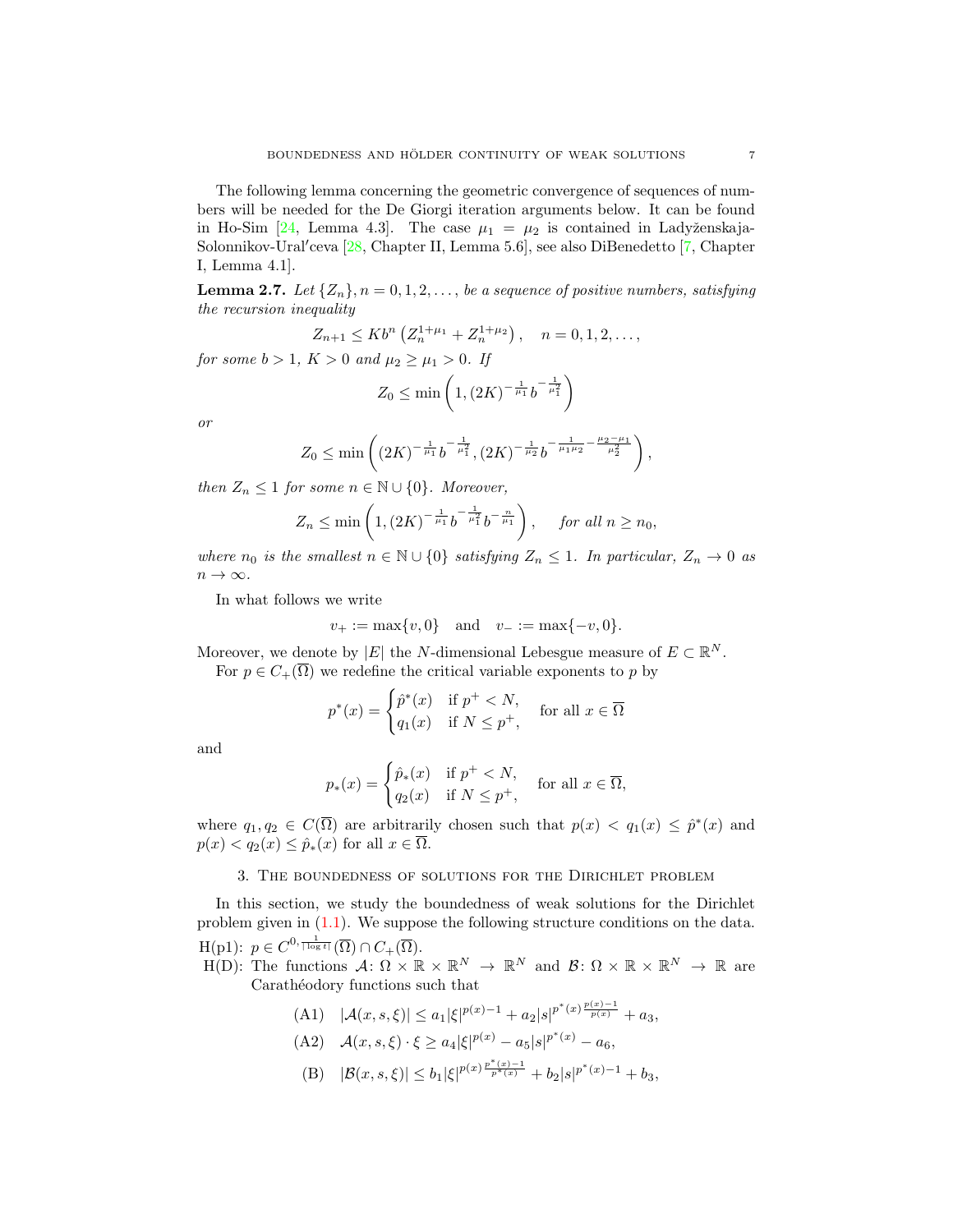for a. a.  $x \in \Omega$ , for all  $s \in \mathbb{R}$ , for all  $\xi \in \mathbb{R}^N$  and with positive constants  $a_j, j \in \{1, \ldots, 6\}$  and  $b_\ell, \ell \in \{1, 2, 3\}.$ 

A function  $u \in W_0^{1,p(\cdot)}(\Omega)$  is called a weak solution of problem  $(1.1)$  if

<span id="page-7-6"></span>
$$
\int_{\Omega} \mathcal{A}(x, u, \nabla u) \cdot \nabla \varphi \,dx = \int_{\Omega} \mathcal{B}(x, u, \nabla u) \varphi \,dx \tag{3.1}
$$

is satisfied for all test functions  $\varphi \in W_0^{1,p(\cdot)}(\Omega)$ . By Proposition [2.4](#page-4-0) along with the hypotheses  $H(D)$  and  $H(p1)$  it is easy to see that the definition above is well-defined.

The main result in this section is the following theorem about the boundedness of weak solutions of problem  $(1.1)$ . The proof is based on ideas of the paper of Winkert-Zacher [\[47\]](#page-23-8) by applying De Giorgi's iteration technique along with the localization method.

<span id="page-7-0"></span>**Theorem 3.1.** Let hypotheses  $H(D)$  and  $H(p1)$  be satisfied. Then, any weak solution of problem  $(1.1)$  is of class  $L^{\infty}(\Omega)$ .

*Proof.* The compactness of  $\overline{\Omega}$  implies that, for any  $R > 0$ , there exists a finite open cover  ${B_i(R)}_{i=1,...,m}$  of balls  $B_i := B_i(R)$  with radius R such that  $\overline{\Omega} \subset \bigcup_{i=1}^{m} B_i$ (see, for example, Papageorgiou-Winkert [\[39,](#page-23-23) 1.4.86]) and each  $\Omega_i := B_i \cap \Omega$  (*i* =  $1, \dots, m$  is a Lipschitz domain as well. We may take R sufficiently small such that

$$
p_i^+ := \max_{x \in \overline{B}_i \cap \overline{\Omega}} p(x) < (p^*)_i^- := \min_{x \in \overline{B}_i \cap \overline{\Omega}} p^*(x) \quad \text{for all } i \in \{1, \cdots, m\}. \tag{3.2}
$$

Let u be a weak solution of problem [\(1.1\)](#page-0-0). Let  $\kappa_* \geq 1$  be sufficiently large such that

<span id="page-7-5"></span><span id="page-7-1"></span>
$$
\int_{A_{\kappa_*}} |\nabla u|^{p(x)} \, \mathrm{d}x + \int_{A_{\kappa_*}} u^{p^*(x)} \, \mathrm{d}x < 1,\tag{3.3}
$$

where  $A_{\kappa} := \{x \in \Omega : u(x) > \kappa\}$  for  $\kappa \in \mathbb{R}$ .

We define

<span id="page-7-3"></span>
$$
Z_n := \int_{A_{\kappa_n}} |\nabla u|^{p(x)} \, \mathrm{d}x + \int_{A_{\kappa_n}} (u - \kappa_n)^{p^*(x)} \, \mathrm{d}x,\tag{3.4}
$$

where

$$
\kappa_n := \kappa_* \left( 2 - \frac{1}{2^n} \right) \quad \text{for } n \in \mathbb{N}_0 = \{0, 1, 2, \ldots\}.
$$

Obviously, it holds

<span id="page-7-2"></span>
$$
\kappa_n \nearrow 2\kappa_*
$$
 and  $\kappa_* \le \kappa_n < 2\kappa_*$  for all  $n \in \mathbb{N}_0$ . (3.5)

Since  $\kappa_n < \kappa_{n+1}$  and  $A_{\kappa_{n+1}} \subset A_{\kappa_n}$  for all  $n \in \mathbb{N}_0$ , we have

<span id="page-7-4"></span>
$$
Z_{n+1} \le Z_n \quad \text{ for all } n \in \mathbb{N}_0. \tag{3.6}
$$

Moreover, for  $x \in A_{\kappa_{n+1}}$  we see that

$$
u(x) - \kappa_n \ge u(x) \left( 1 - \frac{\kappa_n}{\kappa_{n+1}} \right) = \frac{u(x)}{2^{n+2} - 1}.
$$

Hence, we obtain

<span id="page-7-7"></span>
$$
u(x) \le (2^{n+2} - 1)(u(x) - \kappa_n)
$$
 for a. a.  $x \in A_{\kappa_{n+1}}$  and for all  $n \in \mathbb{N}_0$ . (3.7)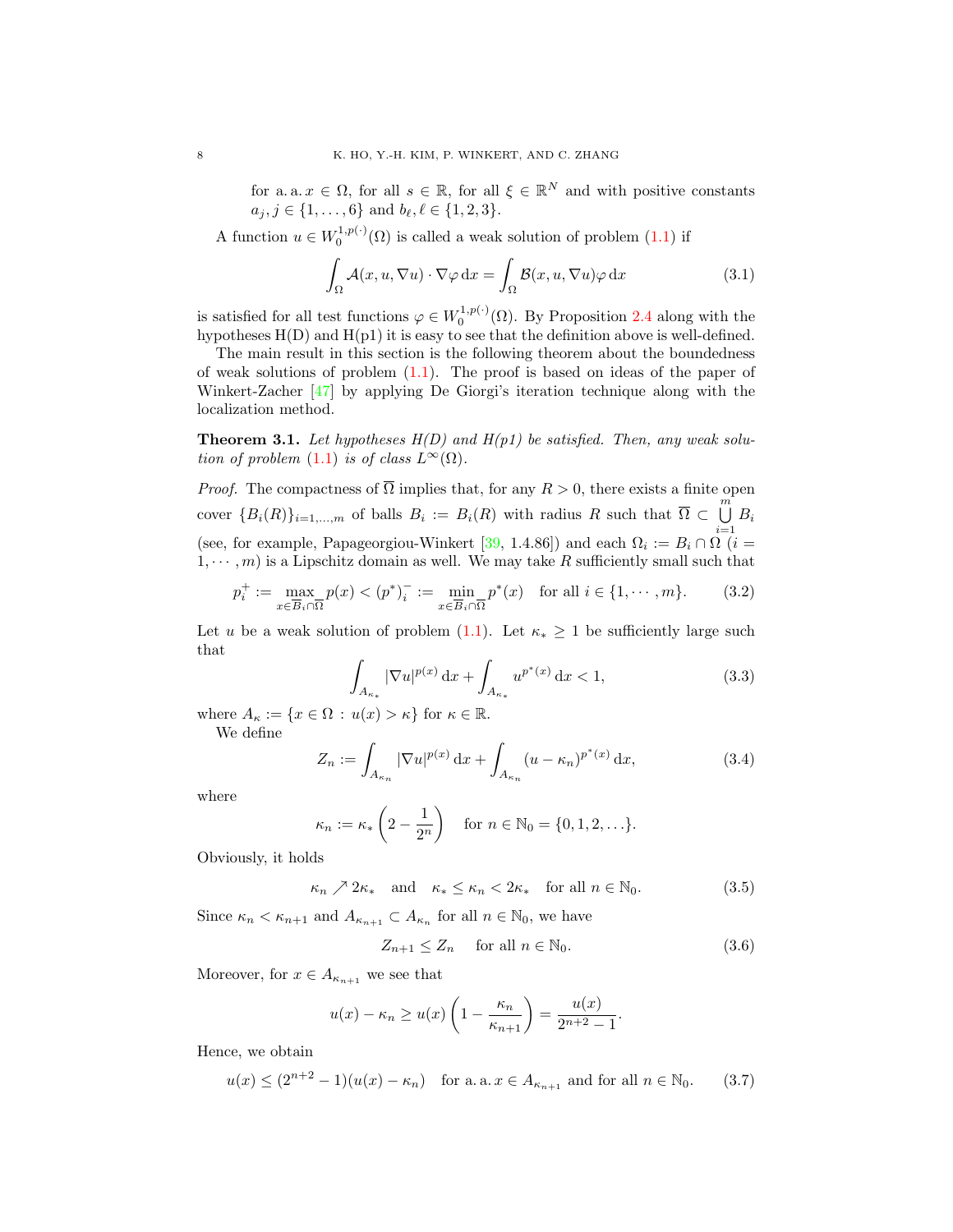Furthermore, we have

<span id="page-8-0"></span>
$$
|A_{\kappa_{n+1}}| \leq \int_{A_{\kappa_{n+1}}} \left(\frac{u - \kappa_n}{\kappa_{n+1} - \kappa_n}\right)^{p^*(x)} dx
$$
  
\n
$$
\leq \int_{A_{\kappa_n}} \frac{2^{p^*(x)(n+1)}}{\kappa_*^{p^*(x)}} (u - \kappa_n)^{p^*(x)} dx
$$
  
\n
$$
\leq \frac{2^{(p^*)^+(n+1)}}{\kappa_*^{(p^*)^-}} \int_{A_{\kappa_n}} (u - \kappa_n)^{p^*(x)} dx
$$
  
\n
$$
= \frac{2^{(p^*)^+(n+1)}}{\kappa_*^{(p^*)^-}} Z_n
$$
  
\n
$$
\leq 2^{(p^*)^+(n+1)} Z_n \quad \text{for all } n \in \mathbb{N}_0.
$$
  
\n(3.8)

In the rest of the proof, we denote by  $C_i$   $(i \in \mathbb{N})$  positive constants which are independent of  $n$  and  $\kappa_*$ .

**Claim 1:** There exist positive constants  $\mu_1, \mu_2$  such that

$$
\int_{A_{\kappa_{n+1}}} (u - \kappa_{n+1})^{p^*(x)} dx \le C_1 2^{\frac{n((p^*)^+)^2}{p^-}} \left(Z_n^{1+\mu_1} + Z_n^{1+\mu_2}\right) \quad \text{for all } n \in \mathbb{N}_0.
$$

First, note that

<span id="page-8-1"></span>
$$
\int_{A_{\kappa_{n+1}}} (u - \kappa_{n+1})^{p^*(x)} dx = \int_{\Omega} (u - \kappa_{n+1})_+^{p^*(x)} dx
$$
\n
$$
\leq \sum_{i=1}^m \int_{\Omega_i} (u - \kappa_{n+1})_+^{p^*(x)} dx.
$$
\n(3.9)

Let  $i \in \{1, \dots, m\}$ . From [\(3.3\)](#page-7-1), [\(3.5\)](#page-7-2), Proposition [2.3\(](#page-3-0)i), (iii) and Proposition [2.4](#page-4-0) for  $\Omega = \Omega_i$  we have

$$
\int_{\Omega_i} (u - \kappa_{n+1})_+^{p^*(x)} dx
$$
\n
$$
\leq ||(u - \kappa_{n+1})_+||_{L^{p^*(\cdot)}(\Omega_i)}^{(p^*)_i^-}
$$
\n
$$
\leq C_2 \left[ ||\nabla(u - \kappa_{n+1})_+||_{L^{p(\cdot)}(\Omega_i)} + ||(u - \kappa_{n+1})_+||_{L^{p(\cdot)}(\Omega_i)} \right]^{(p^*)_i^-}.
$$

Then, again by Proposition  $2.3$  along with  $(2.1)$  and  $(3.3)$  this leads to

$$
\int_{\Omega_i} (u - \kappa_{n+1})_+^{p^*(x)} dx
$$
\n
$$
\leq C_3 \left( \int_{\Omega_i} |\nabla (u - \kappa_{n+1})_+|^{p(x)} dx + \int_{\Omega_i} (u - \kappa_{n+1})_+^{p(x)} dx \right)^{\frac{(p^*)_+^-}{p^+_i}}
$$
\n
$$
\leq C_3 \left( \int_{A_{\kappa_{n+1}}} |\nabla u|^{p(x)} dx + \int_{A_{\kappa_{n+1}}} (u - \kappa_{n+1})^{p^*(x)} dx + |A_{\kappa_{n+1}}| \right)^{\frac{(p^*)_+^-}{p^+_i}}.
$$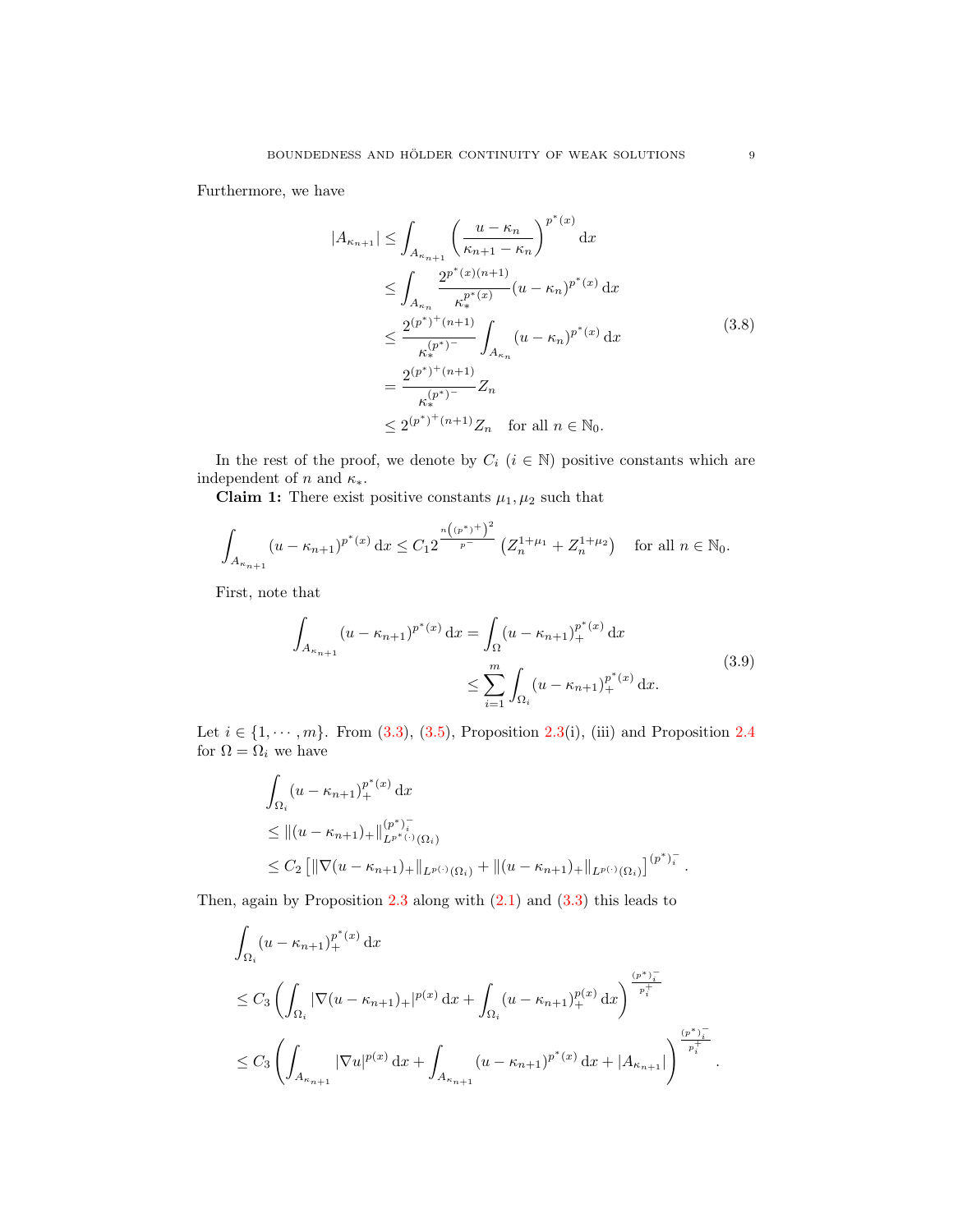From this,  $(3.4)$ ,  $(3.6)$  and  $(3.8)$  we obtain

$$
\int_{\Omega_i} (u-\kappa_{n+1})_+^{p^*(x)} \,\mathrm{d} x \leq C_4 2^{-\frac{n(p^*)^+(p^*)^-_i}{p^+_i}}Z_n^{\frac{(p^*)^-_i}{p^+_i}}.
$$

Combining this with [\(3.9\)](#page-8-1) gives

$$
\int_{\Omega} (u - \kappa_{n+1})_+^{p^*(x)} dx \le C_5 2^{\frac{n((p^*)^+)^2}{p^-}} \left(Z_n^{1+\mu_1} + Z_n^{1+\mu_2}\right),
$$

where

$$
0<\mu_1:=\min_{1\leq i\leq m}\frac{(p^*)_i^-}{p_i^+}-1\leq \mu_2:=\max_{1\leq i\leq m}\frac{(p^*)_i^-}{p_i^+}-1
$$

in view of [\(3.2\)](#page-7-5). This proves Claim 1.

Claim 2: It holds that

$$
\int_{A_{\kappa_{n+1}}} |\nabla u|^{p(x)} dx \le C_6 2^{n\left[\frac{((p^*)^+)^2}{p^-} + (p^*)^+\right]} \left(Z_{n-1}^{1+\mu_1} + Z_{n-1}^{1+\mu_2}\right) \quad \text{for all } n \in \mathbb{N}.
$$

Testing [\(3.1\)](#page-7-6) with  $\varphi = (u - \kappa_{n+1})_+ \in W_0^{1,p(\cdot)}(\Omega)$  yields

$$
\int_{\Omega} \mathcal{A}(x, u, \nabla u) \cdot \nabla (u - \kappa_{n+1})_+ \, dx = \int_{\Omega} \mathcal{B}(x, u, \nabla u) (u - \kappa_{n+1})_+ \, dx,
$$

which can be written as

<span id="page-9-0"></span>
$$
\int_{A_{\kappa_{n+1}}} \mathcal{A}(x, u, \nabla u) \cdot \nabla u \, dx = \int_{A_{\kappa_{n+1}}} \mathcal{B}(x, u, \nabla u)(u - \kappa_{n+1}) \, dx. \tag{3.10}
$$

Since  $u \ge u - \kappa_{n+1} > 0$  and  $u > \kappa_{n+1} \ge 1$  on  $A_{\kappa_{n+1}}$ , using hypotheses (A2) and (B) and taking into account Young's inequality with  $\varepsilon \in (0,1]$ , we estimate each term in  $(3.10)$  in order to get

$$
\int_{A_{\kappa_{n+1}}} \mathcal{A}(x, u, \nabla u) \cdot \nabla u \,dx
$$
\n
$$
\geq a_4 \int_{A_{\kappa_{n+1}}} |\nabla u|^{p(x)} \,dx - a_5 \int_{A_{\kappa_{n+1}}} u^{p^*(x)} \,dx - a_6 \int_{A_{\kappa_{n+1}}} 1 \,dx
$$
\n
$$
\geq a_4 \int_{A_{\kappa_{n+1}}} |\nabla u|^{p(x)} \,dx - \max\{a_5, a_6\} \int_{A_{\kappa_{n+1}}} u^{p^*(x)} \,dx,
$$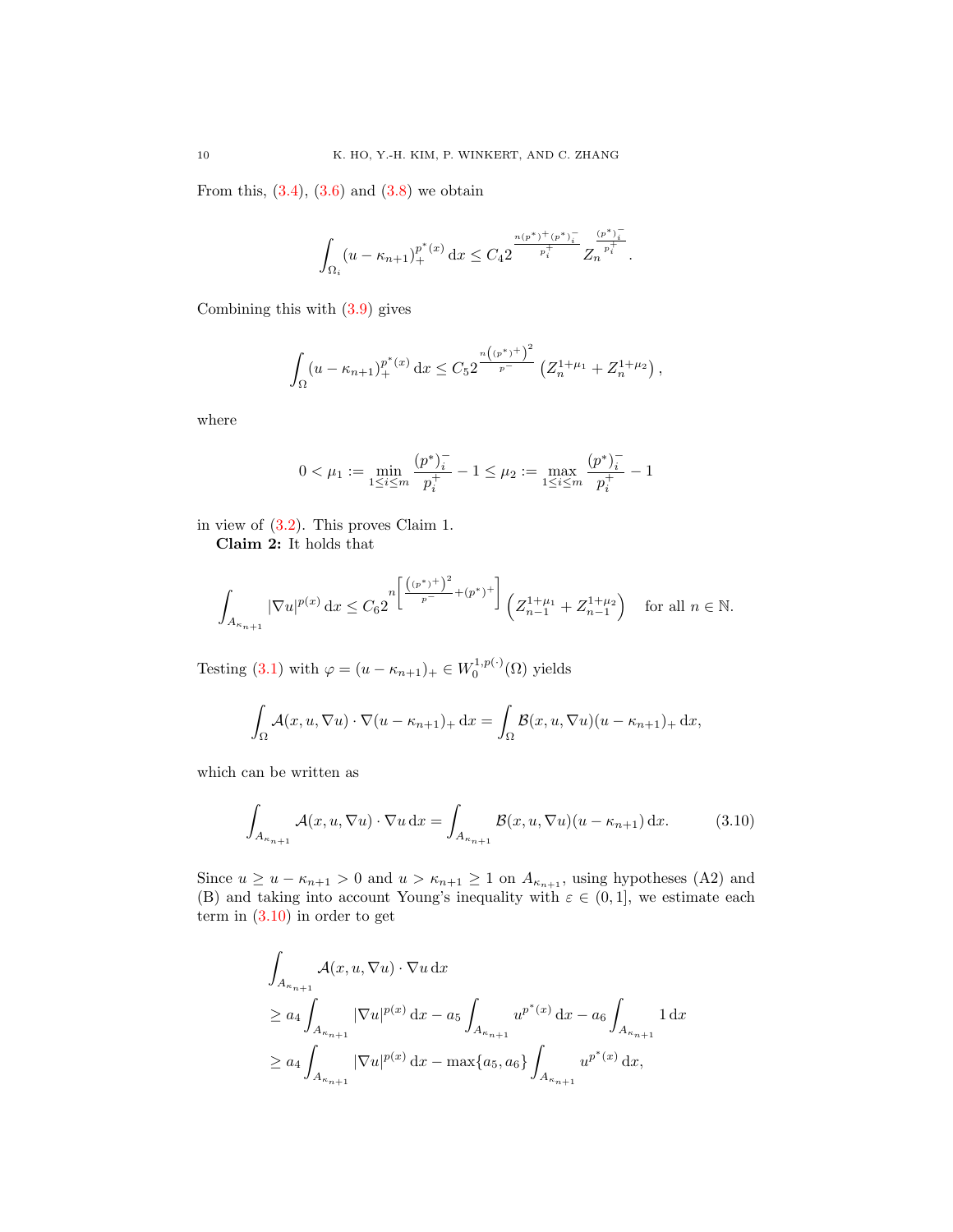and

$$
\begin{aligned} &\int_{A_{\kappa_{n+1}}} \mathcal{B}(x,u,\nabla u)(u-\kappa_{n+1}) \,\mathrm{d}x \\ &\leq b_1 \int_{A_{\kappa_{n+1}}} |\nabla u|^{p(x)\frac{p^*(x)-1}{p^*(x)}} u \,\mathrm{d}x + b_2 \int_{A_{\kappa_{n+1}}} u^{p^*(x)} \,\mathrm{d}x + b_3 \int_{A_{\kappa_{n+1}}} 1 \,\mathrm{d}x \\ &\leq b_1 \int_{A_{\kappa_{n+1}}} \left[ \varepsilon^{\frac{p^*(x)-1}{p^*(x)}} |\nabla u|^{p(x)\frac{p^*(x)-1}{p^*(x)}} \varepsilon^{-\frac{p^*(x)-1}{p^*(x)}} u \right] \mathrm{d}x + C_7 \int_{A_{\kappa_{n+1}}} u^{p^*(x)} \,\mathrm{d}x \\ &\leq b_1 \int_{A_{\kappa_{n+1}}} \varepsilon |\nabla u|^{p(x)} \,\mathrm{d}x + b_1 \int_{A_{\kappa_{n+1}}} \varepsilon^{-(p^*(x)-1)} u^{p^*(x)} \,\mathrm{d}x + C_7 \int_{A_{\kappa_{n+1}}} u^{p^*(x)} \,\mathrm{d}x \\ &\leq \varepsilon b_1 \int_{A_{\kappa_{n+1}}} |\nabla u|^{p(x)} \,\mathrm{d}x + \left( b_1 \varepsilon^{-((p^*)^+-1)} + C_7 \right) \int_{A_{\kappa_{n+1}}} u^{p^*(x)} \,\mathrm{d}x. \end{aligned}
$$

Taking  $\varepsilon = \min\{1, \frac{a_4}{2b_1}\}\$ and combining the estimates above with  $(3.10)$  and then using  $(3.7)$ , we obtain

$$
\int_{A_{\kappa_{n+1}}} |\nabla u|^{p(x)} dx \leq C_8 \int_{A_{\kappa_{n+1}}} u^{p^*(x)} dx
$$
  

$$
\leq C_8 \int_{A_{\kappa_{n+1}}} [(2^{n+2} - 1)(u - \kappa_n)]^{p^*(x)} dx.
$$

Hence,

$$
\int_{A_{\kappa_{n+1}}} |\nabla u|^{p(x)} \, \mathrm{d}x \le C_9 2^{n(p^*)^+} \int_{\Omega} (u - \kappa_n)_+^{p^*(x)} \, \mathrm{d}x.
$$

Then, Claim 2 follows from the last inequality and Claim 1.

From Claims 1 and 2 along with [\(3.6\)](#page-7-4) we conclude that

 $\mathcal{L}$ 

<span id="page-10-1"></span>
$$
Z_{n+1} \le C_{10} b^n \left( Z_{n-1}^{1+\mu_1} + Z_{n-1}^{1+\mu_2} \right) \quad \text{for all } n \in \mathbb{N},\tag{3.11}
$$

where

$$
b := 2^{\left[\frac{((p^*)^+)^2}{p^-} + (p^*)^+\right]} > 1.
$$

This yields

$$
Z_{2(n+1)} \le C_{10} b^{2n+1} \left( Z_{2n}^{1+\mu_1} + Z_{2n}^{1+\mu_2} \right)
$$
 for all  $n \in \mathbb{N}_0$ ,

that is,

<span id="page-10-0"></span>
$$
\tilde{Z}_{n+1} \leq bC_{10}\tilde{b}^n \left(\tilde{Z}_n^{1+\mu_1} + \tilde{Z}_n^{1+\mu_2}\right) \quad \text{for all } n \in \mathbb{N}_0,\tag{3.12}
$$

where  $\tilde{Z}_n := Z_{2n}$  and  $\tilde{b} := b^2$ . Applying Lemma [2.7](#page-6-1) to [\(3.12\)](#page-10-0) yields

<span id="page-10-3"></span>
$$
Z_{2n} = \tilde{Z}_n \to 0 \quad \text{as } n \to \infty \tag{3.13}
$$

provided that

<span id="page-10-2"></span>
$$
\tilde{Z}_0 \le \min\left\{ (2bC_{10})^{-\frac{1}{\mu_1}} \tilde{b}^{-\frac{1}{\mu_1^2}}, (2bC_{10})^{-\frac{1}{\mu_2}} \tilde{b}^{-\frac{1}{\mu_1 \mu_2} - \frac{\mu_2 - \mu_1}{\mu_2^2}} \right\}.
$$
 (3.14)

Again, from  $(3.11)$  we obtain

$$
Z_{2(n+1)+1} \le C_{10} b^{2(n+1)} \left( Z_{2n+1}^{1+\mu_1} + Z_{2n+1}^{1+\mu_2} \right) \quad \text{for all } n \in \mathbb{N}_0,
$$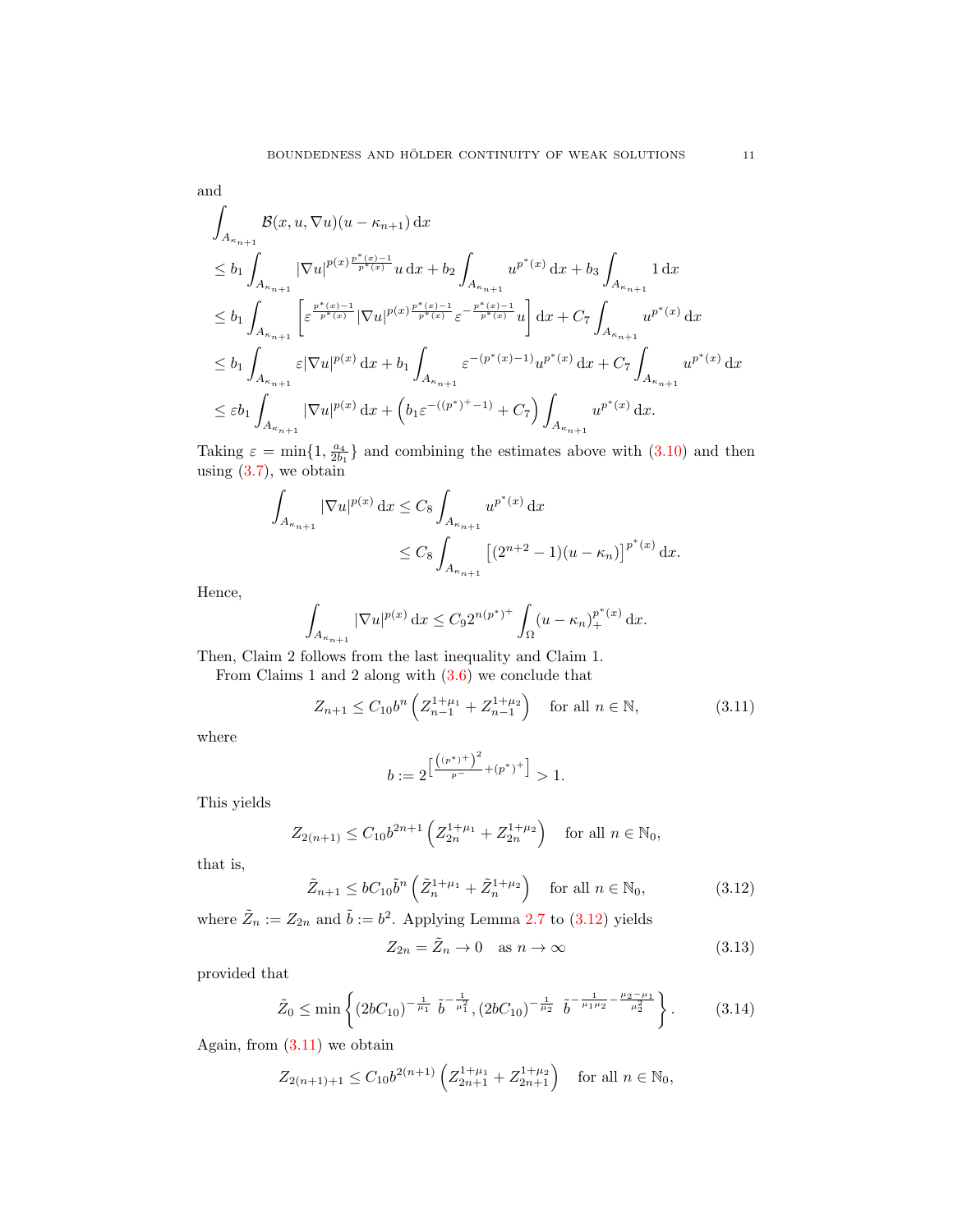which can be written as

<span id="page-11-1"></span>
$$
\hat{Z}_{n+1} \leq \tilde{b}C_{10}\tilde{b}^n \left(\hat{Z}_n^{1+\mu_1} + \hat{Z}_n^{1+\mu_2}\right) \quad \text{for all } n \in \mathbb{N},\tag{3.15}
$$

where  $\hat{Z}_n := Z_{2n+1}$ . From Lemma [2.7](#page-6-1) applied to [\(3.15\)](#page-11-1) it follows that

<span id="page-11-3"></span>
$$
Z_{2n+1} = \hat{Z}_n \to 0 \quad \text{as } n \to \infty \tag{3.16}
$$

provided that

<span id="page-11-2"></span>
$$
\hat{Z}_0 \le \min\left\{ (2\tilde{b}C_{10})^{-\frac{1}{\mu_1}} \tilde{b}^{-\frac{1}{\mu_1}}, \left( 2\tilde{b}C_{10} \right)^{-\frac{1}{\mu_2}} \tilde{b}^{-\frac{1}{\mu_1\mu_2} - \frac{\mu_2 - \mu_1}{\mu_2^2}} \right\}.
$$
\n(3.17)

Note that

$$
\hat{Z}_0 = Z_1 \le Z_0 = \tilde{Z}_0 \le \int_{A_{\kappa_*}} |\nabla u|^{p(x)} \, \mathrm{d}x + \int_{A_{\kappa_*}} u^{p^*(x)} \, \mathrm{d}x.
$$

Therefore, by choosing  $\kappa_* > 1$  sufficiently large we have

$$
\int_{A_{\kappa_*}} |\nabla u|^{p(x)} dx + \int_{A_{\kappa_*}} u^{p^*(x)} dx
$$
\n
$$
\leq \min \left\{ 1, (2\tilde{b}C_{10})^{-\frac{1}{\mu_1}} \tilde{b}^{-\frac{1}{\mu_1^2}}, \left( 2\tilde{b}C_{10} \right)^{-\frac{1}{\mu_2}} \tilde{b}^{-\frac{1}{\mu_1 \mu_2} - \frac{\mu_2 - \mu_1}{\mu_2^2}} \right\}.
$$

Hence,  $(3.3)$ ,  $(3.14)$  and  $(3.17)$  are fulfilled and we obtain  $(3.13)$  and  $(3.16)$ . This means that

$$
Z_n = \int_{A_{\kappa_n}} |\nabla u|^{p(x)} dx + \int_{A_{\kappa_n}} (u - \kappa_n)^{p^*(x)} dx \to 0 \quad \text{as } n \to \infty.
$$

In particular, we have

$$
\int_{\Omega} (u - 2\kappa_*)_+^{p^*(x)} \, \mathrm{d}x = 0.
$$

Consequently,  $(u - 2\kappa_*)_+ = 0$  a.e. in  $\Omega$  and so

$$
\operatorname*{ess\,sup}_\Omega\, u\leq 2\kappa_*.
$$

Replacing u by  $-u$  in the arguments above we also obtain

$$
\operatorname*{ess\,sup}_{\Omega} \ (-u) \leq 2\kappa_*.
$$

Hence,  $||u||_{\infty} \leq 2\kappa_*$ . This finishes the proof.  $\Box$ 

#### 4. The boundedness of solutions for the Neumann problem

<span id="page-11-0"></span>In this section, we study the boundedness of solutions for the Neumann problem given in [\(1.2\)](#page-0-1). We assume the following structure conditions on the functions involved.

H(p2):  $p \in C_+(\overline{\Omega}) \cap W^{1,\gamma}(\Omega)$  for some  $\gamma > N$ .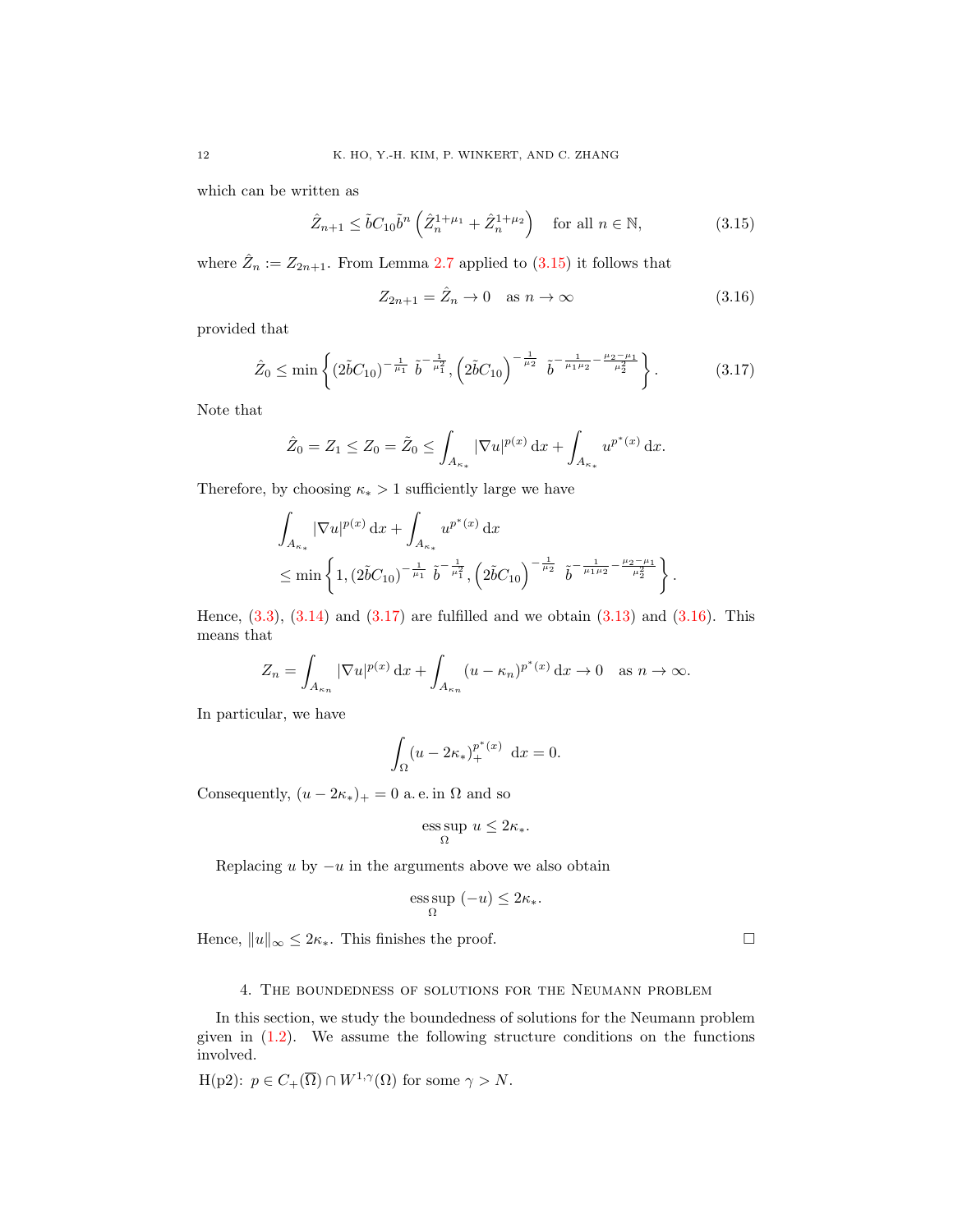$H(N)$ : The functions  $\mathcal{A}: \Omega \times \mathbb{R} \times \mathbb{R}^N \to \mathbb{R}^N, \mathcal{B}: \Omega \times \mathbb{R} \times \mathbb{R}^N \to \mathbb{R}$  and  $\mathcal{C}: \Gamma \times \mathbb{R} \to \mathbb{R}$ are Carathéodory functions such that

(A1) 
$$
|\mathcal{A}(x, s, \xi)| \le a_1 |\xi|^{p(x)-1} + a_2 |s|^{p^*(x)\frac{p(x)-1}{p(x)}} + a_3
$$
 for a. a.  $x \in \Omega$ ,

- (A2)  $\mathcal{A}(x, s, \xi) \cdot \xi \ge a_4 |\xi|^{p(x)} a_5 |s|^{p^*}$ for a. a.  $x \in \Omega$ ,
- (B)  $|\mathcal{B}(x, s, \xi)| \leq b_1 |\xi|^{p(x)\frac{p^*(x)-1}{p^*(x)} } + b_2 |s|^{p^*(x)-1} + b_3$  for a. a.  $x \in \Omega$ ,
- (C)  $|\mathcal{C}(x, s)| \leq c_1 |s|^{p_*(x)-1} + c_2,$ for a. a.  $x \in \Gamma$ ,

for all  $s \in \mathbb{R}$ , for all  $\xi \in \mathbb{R}^N$  and with positive constants  $a_j, j \in \{1, \ldots, 6\}$ ,  $b_{\ell}, \ell \in \{1, 2, 3\}$  and  $c_k, k \in \{1, 2\}.$ 

We say that  $u \in W^{1,p(\cdot)}(\Omega)$  is a weak solution of  $(1.2)$  if

<span id="page-12-1"></span>
$$
\int_{\Omega} \mathcal{A}(x, u, \nabla u) \cdot \nabla \varphi \,dx = \int_{\Omega} \mathcal{B}(x, u, \nabla u) \varphi \,dx + \int_{\Gamma} \mathcal{C}(x, u) \varphi \,d\sigma \qquad (4.1)
$$

holds for all test functions  $\varphi \in W^{1,p(\cdot)}(\Omega)$ , where  $d\sigma$  denotes the usual  $(N-1)$ dimensional surface measure. By Propositions [2.4](#page-4-0) and [2.5](#page-5-2) along with the hypotheses  $H(N)$ ,  $H(p2)$  and  $(2.4)$  we verify that the definition of a weak solution of problem  $(1.2)$  stated in  $(4.1)$  is well-defined.

The main result in this section is the following one about the boundedness of solutions of problem [\(1.2\)](#page-0-1).

<span id="page-12-0"></span>**Theorem 4.1.** Let hypotheses  $H(N)$  and  $H(p2)$  be satisfied. Then, any weak solu-tion of problem [\(1.2\)](#page-0-1) is of class  $L^{\infty}(\Omega) \cap L^{\infty}(\Gamma)$ .

*Proof.* As before, since  $\overline{\Omega}$  is compact, for any  $R > 0$ , there exists a finite open cover  ${B_i(R)}_{i=1}^m$  of balls  $B_i := B_i(R)$  with radius R such that  $\overline{\Omega} \subset \bigcup^m B_i$  and each  $\Omega_i := B_i \cap \Omega$   $(i = 1, \dots, m)$  is a Lipschitz domain as well. We denote by I the set of all  $i \in \{1, \dots, m\}$  such that  $B_i \cap \Gamma \neq \emptyset$  and take  $R > 0$  sufficiently small such that

$$
p_i^+ := \max_{x \in \overline{B}_i \cap \overline{\Omega}} p(x) < (p^*)_i^- := \min_{x \in \overline{B}_i \cap \overline{\Omega}} p^*(x) \quad \text{for all } i \in \{1, \cdots, m\}
$$

and

<span id="page-12-5"></span>
$$
p_i^+ < (p_*)_i^- := \min_{x \in \overline{B_i} \cap \Gamma} p_*(x) \quad \text{for all } i \in I.
$$
 (4.2)

Let u be a weak solution to problem [\(1.2\)](#page-0-1) and let  $\kappa_* \geq 1$  be sufficiently large such that

<span id="page-12-2"></span>
$$
\int_{A_{\kappa_*}} |\nabla u|^{p(x)} \, \mathrm{d}x + \int_{A_{\kappa_*}} u^{p^*(x)} \, \mathrm{d}x + \int_{\Gamma_{\kappa_*}} u^{p_*(x)} \, \mathrm{d}\sigma < 1,\tag{4.3}
$$

where

$$
A_{\kappa} := \{ x \in \Omega : u(x) > \kappa \} \text{ and } \Gamma_k := \{ x \in \Gamma : u(x) > \kappa \} \text{ for } k \in \mathbb{R}.
$$

We define

<span id="page-12-3"></span>
$$
Z_n := \int_{A_{\kappa_n}} |\nabla u|^{p(x)} \, \mathrm{d}x + \int_{A_{\kappa_n}} (u - \kappa_n)^{p^*(x)} \, \mathrm{d}x + \int_{\Gamma_{\kappa_n}} (u - \kappa_n)^{p^*(x)} \, \mathrm{d}\sigma,\qquad(4.4)
$$

where  $\{\kappa_n\}_{n\in\mathbb{N}_0}$  is defined as in the proof of Theorem [3.1.](#page-7-0) Since  $\kappa_n < \kappa_{n+1}$ , we have  $A_{\kappa_{n+1}} \subset A_{\kappa_n}$  and  $\Gamma_{\kappa_{n+1}} \subset \Gamma_{\kappa_n}$  for all  $n \in \mathbb{N}_0$ . Hence, it holds

<span id="page-12-4"></span>
$$
Z_{n+1} \le Z_n \quad \text{for all } n \in \mathbb{N}_0. \tag{4.5}
$$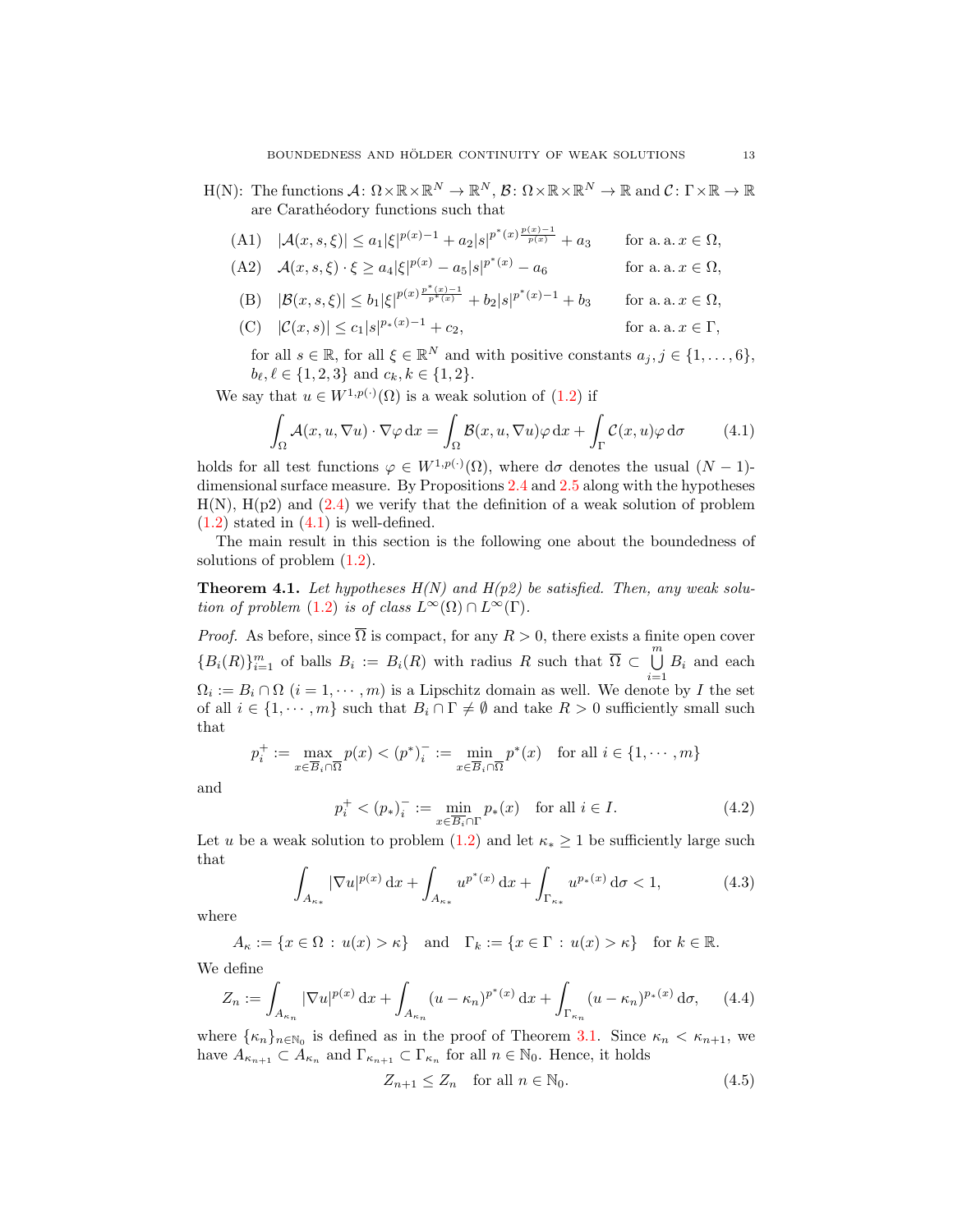Moreover, we have the following estimates (see the proof of Theorem [3.1\)](#page-7-0)

$$
u(x) \le (2^{n+2} - 1) (u(x) - \kappa_n) \quad \text{for a. a. } x \in A_{\kappa_{n+1}} \text{ and for all } n \in \mathbb{N}_0,\qquad(4.6)
$$

$$
u(x) \le (2^{n+2} - 1) (u(x) - \kappa_n) \quad \text{for a. a. } x \in \Gamma_{\kappa_{n+1}} \text{ and for all } n \in \mathbb{N}_0. \tag{4.7}
$$

As shown in [\(3.8\)](#page-8-0) the following estimate holds true

<span id="page-13-3"></span><span id="page-13-2"></span><span id="page-13-0"></span>
$$
|A_{\kappa_{n+1}}| \le \frac{(p^*)^+ 2^{(n+1)}}{\kappa_*^{(p^*)^-}} Z_n \le 2^{(n+1)(p^*)^+} Z_n \quad \text{for all } n \in \mathbb{N}_0. \tag{4.8}
$$

In the following we will denote by  $C_i$   $(i \in \mathbb{N})$  positive constants which are independent of n and  $\kappa_*$ .

Claim 1: It holds that

$$
\int_{A_{\kappa_{n+1}}}(u-\kappa_{n+1})^{p^*(x)} dx \leq C_1 2^{\frac{n((p^*)^+)^2}{p^-}} \left(Z_n^{1+\nu_1}+Z_n^{1+\nu_2}\right) \quad \text{for all } n \in \mathbb{N}_0,
$$

where

$$
0 < \nu_1 := \min_{1 \leq i \leq m} \frac{(p^*)_i^-}{p_i^+} - 1 \leq \nu_2 := \max_{1 \leq i \leq m} \frac{(p^*)_i^-}{p_i^+} - 1.
$$

The proof of Claim 1 is the same as Claim 1 in Theorem [3.1.](#page-7-0) Claim 2: There exist positive constants  $\nu_3, \nu_4$  such that

$$
\int_{\Gamma_{\kappa_{n+1}}} (u - \kappa_{n+1})^{p_*(x)} d\sigma \le C_2 2^{\frac{n((p^*)^+)^2}{p^-}} \left(Z_n^{1+\nu_3} + Z_n^{1+\nu_4}\right) \quad \text{for all } n \in \mathbb{N}_0.
$$

First, we see that

$$
\int_{\Gamma_{\kappa_{n+1}}} (u - \kappa_{n+1})^{p_*(x)} d\sigma = \int_{\Gamma} (u - \kappa_{n+1})_+^{p_*(x)} d\sigma
$$
\n
$$
\leq \sum_{i \in I} \int_{\Gamma \cap \partial \Omega_i} (u - \kappa_{n+1})_+^{p_*(x)} d\sigma. \tag{4.9}
$$

Let  $i \in I$ . From Proposition [2.3,](#page-3-0) [\(4.3\)](#page-12-2) and Proposition [2.5](#page-5-2) for  $\Omega = \Omega_i$  we have

$$
\int_{\Gamma \cap \partial \Omega_i} (u - \kappa_{n+1})_+^{p_*(x)} d\sigma
$$
\n
$$
\leq ||(u - \kappa_{n+1})_+||_{L^{p_*(\cdot)}(\Gamma \cap \partial \Omega_i)}^{(p_*)^-_\iota}
$$
\n
$$
\leq ||(u - \kappa_{n+1})_+||_{L^{p_*(\cdot)}(\partial \Omega_i)}^{(p_*)^-_\iota}
$$
\n
$$
\leq C_3 \left[ ||\nabla (u - \kappa_{n+1})_+||_{L^{p(\cdot)}(\Omega_i)} + ||(u - \kappa_{n+1})_+||_{L^{p(\cdot)}(\Omega_i)} \right]^{(p_*)^-_\iota}.
$$

Then, by Proposition  $2.3$ ,  $(2.1)$  and  $(4.3)$  it follows

$$
\int_{\Gamma \cap \partial \Omega_i} (u - \kappa_{n+1})_+^{p_*(x)} d\sigma
$$
\n
$$
\leq C_4 \left( \int_{\Omega_i} |\nabla (u - \kappa_{n+1})_+|^{p(x)} dx + \int_{\Omega_i} (u - \kappa_{n+1})_+^{p(x)} dx \right)^{\frac{(p_*)_+^{-}}{p_i^+}}
$$
\n
$$
\leq C_4 \left( \int_{A_{\kappa_{n+1}}} |\nabla u|^{p(x)} dx + \int_{A_{\kappa_{n+1}}} (u - \kappa_{n+1})^{p^*(x)} dx + |A_{\kappa_{n+1}}| \right)^{\frac{(p_*)_+^{-}}{p_i^+}}
$$

<span id="page-13-1"></span>.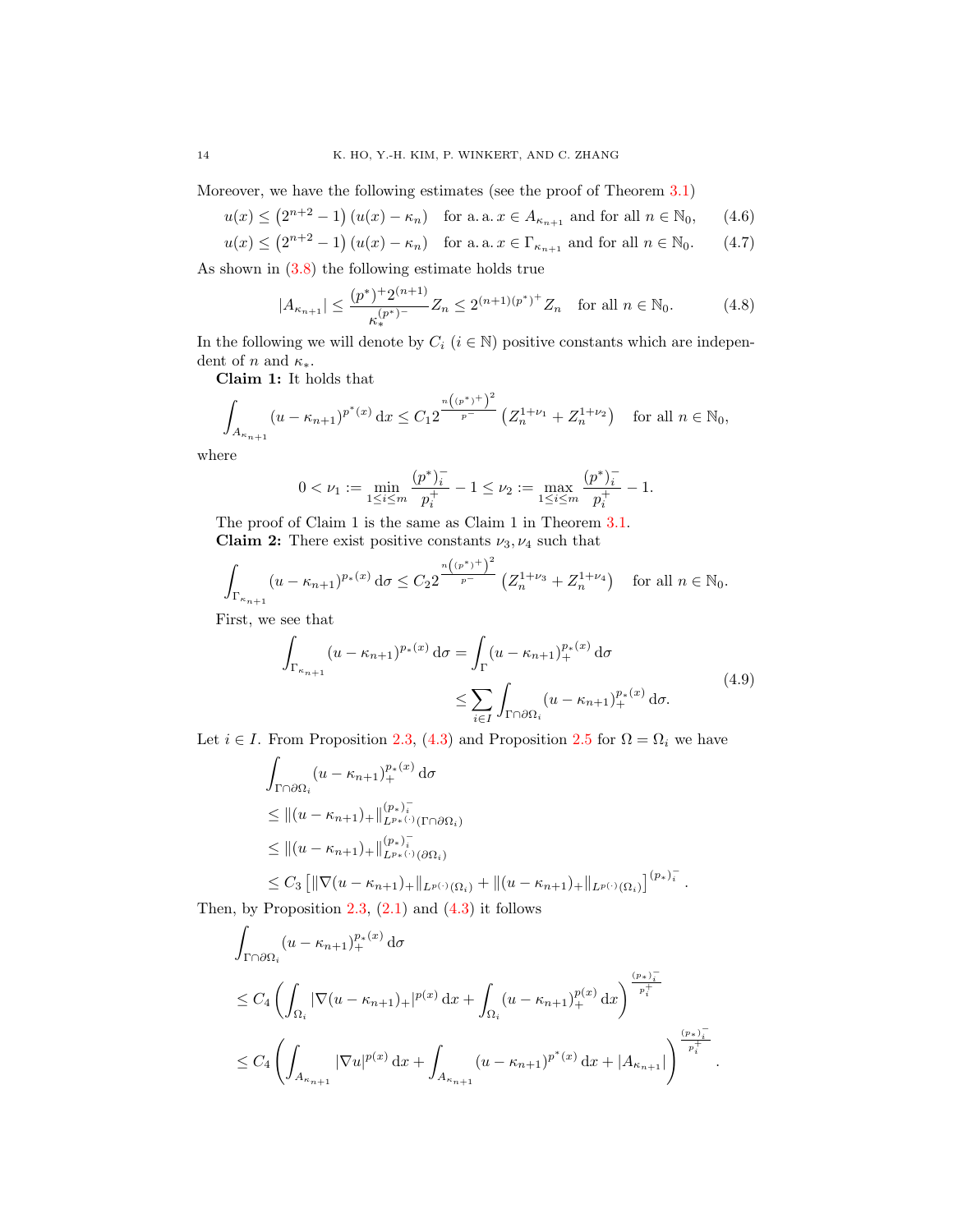From this combined with  $(4.4)$ ,  $(4.5)$  as well as  $(4.8)$  we obtain

<span id="page-14-0"></span>
$$
\int_{\Gamma \cap \partial \Omega_i} (u - \kappa_{n+1})_+^{p_*(x)} \, \mathrm{d}\sigma \le C_5 2^{\frac{n(p^*)^+(p_*)_i^-}{p_i^+}} Z_n^{\frac{(p_*)_i^-}{p_i^+}}.
$$
\n(4.10)

From  $(4.9)$  and  $(4.10)$  we conclude that

$$
\int_{\Gamma} (u - \kappa_{n+1})_+^{p_*(x)} \, \mathrm{d}\sigma \leq C_6 2 \frac{\binom{n(n^*)+1}{n}}{1-p} \left( Z_n^{1+\nu_3} + Z_n^{1+\nu_4} \right),
$$

where

$$
0 < \nu_3 := \min_{i \in I} \frac{(p_*)_i^-}{p_i^+} - 1 \le \nu_4 := \max_{i \in I} \frac{(p_*)_i^-}{p_i^+} - 1;
$$

see [\(4.2\)](#page-12-5). This proves Claim 2.

Claim 3: It holds that

$$
\int_{A_{\kappa_{n+1}}} |\nabla u|^{p(x)} dx \le C_7 2^{-n \left[ \frac{((p^*)^+)^2}{p^-} + (p^*)^+ \right]} \left( Z_{n-1}^{1+\mu_1} + Z_{n-1}^{1+\mu_2} \right) \quad \text{for all } n \in \mathbb{N},
$$

where

<span id="page-14-1"></span>
$$
0 < \mu_1 := \min_{1 \le i \le 4} \nu_i \le \mu_2 := \max_{1 \le i \le 4} \nu_i.
$$

Taking  $\varphi = (u - \kappa_{n+1})_+ \in W^{1,p(\cdot)}(\Omega)$  as test function in  $(4.1)$  gives

$$
\int_{\Omega} \mathcal{A}(x, u, \nabla u) \cdot \nabla \varphi \,dx = \int_{\Omega} \mathcal{B}(x, u, \nabla u) \varphi \,dx + \int_{\Gamma} \mathcal{C}(x, u) \varphi \,d\sigma,
$$

which can be written as

$$
\int_{A_{\kappa_{n+1}}} \mathcal{A}(x, u, \nabla u) \cdot \nabla u \,dx
$$
\n
$$
= \int_{A_{\kappa_{n+1}}} B(x, u, \nabla u)(u - \kappa_{n+1}) \,dx + \int_{\Gamma_{\kappa_{n+1}}} C(x, u)(u - \kappa_{n+1}) \,d\sigma.
$$
\n(4.11)

As done in the proof of Theorem  $3.1$ , by using  $(A2)$  and  $(B)$ , we have the estimates

<span id="page-14-3"></span><span id="page-14-2"></span>
$$
\int_{A_{\kappa_{n+1}}} \mathcal{A}(x, u, \nabla u) \cdot \nabla u \, dx
$$
\n
$$
\ge a_4 \int_{A_{\kappa_{n+1}}} |\nabla u|^{p(x)} \, dx - \max\{a_5, a_6\} \int_{A_{\kappa_{n+1}}} u^{p^*(x)} \, dx,
$$
\n(4.12)

and

$$
\int_{A_{\kappa_{n+1}}} \mathcal{B}(x, u, \nabla u)(u - \kappa_{n+1}) \, dx
$$
\n
$$
\leq \varepsilon b_1 \int_{A_{\kappa_{n+1}}} |\nabla u|^{p(x)} \, dx + \left( b_1 \varepsilon^{-(p^*)^+ - 1)} + C_7 \right) \int_{A_{\kappa_{n+1}}} u^{p^*(x)} \, dx \tag{4.13}
$$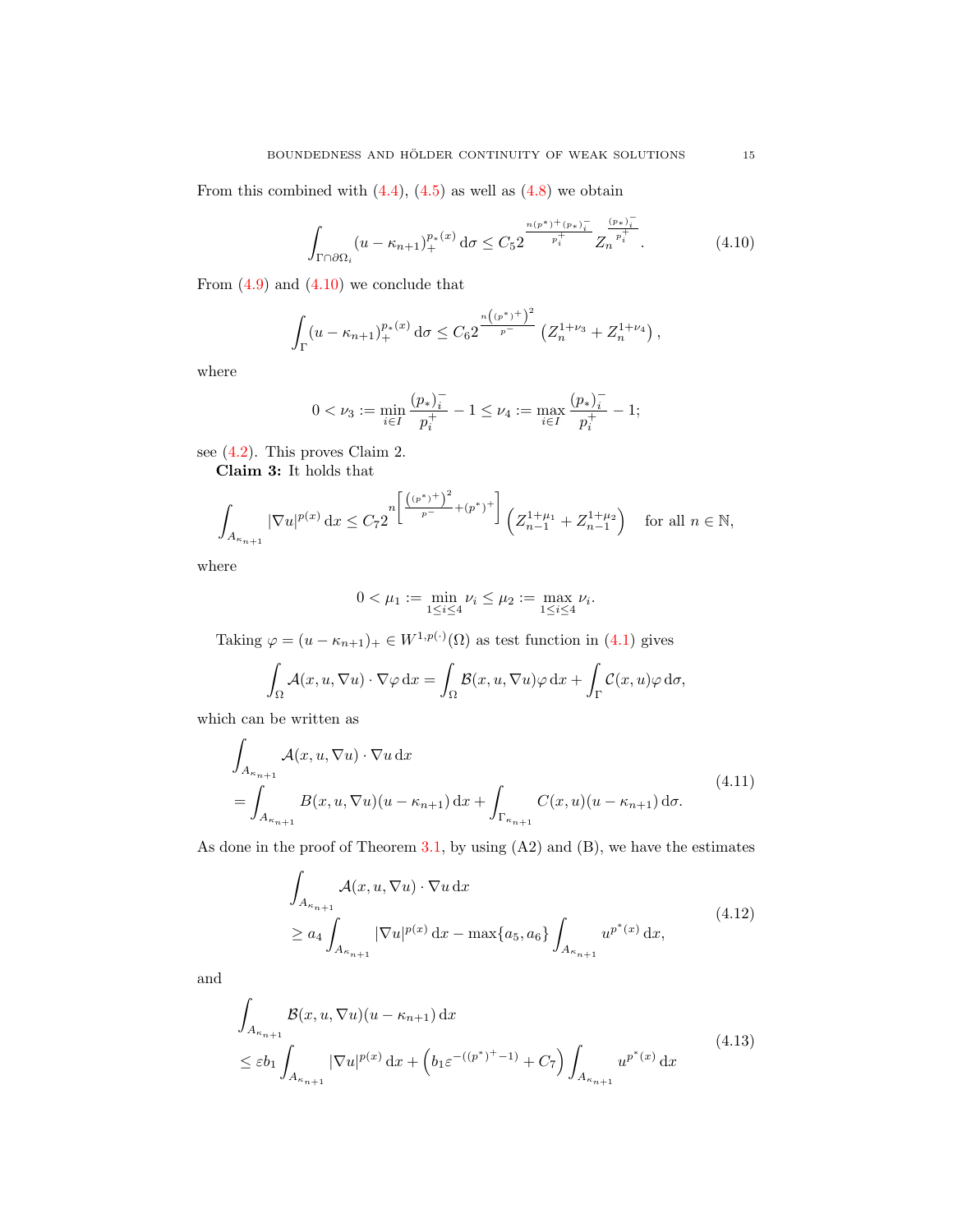with  $\varepsilon \in (0,1]$ . Note that  $u \ge u - \kappa_{n+1} > 0$  and  $u > \kappa_{n+1} \ge 1$  on  $\Gamma_{\kappa_{n+1}}$ . So, applying assumption (C) yields

$$
\int_{\Gamma_{\kappa_{n+1}}} C(x, u)(u - \kappa_{n+1}) d\sigma \le c_1 \int_{\Gamma_{\kappa_{n+1}}} u^{p_*(x)} d\sigma + c_2 \int_{\Gamma_{\kappa_{n+1}}} 1 d\sigma
$$
\n
$$
\le (c_1 + c_2) \int_{\Gamma_{\kappa_{n+1}}} u^{p_*(x)} d\sigma. \tag{4.14}
$$

Combining [\(4.11\)](#page-14-1), [\(4.12\)](#page-14-2), [\(4.13\)](#page-14-3) and [\(4.14\)](#page-15-0), taking  $\varepsilon = \min\{1, \frac{a_4}{2b_1}\}\$  and using [\(4.6\)](#page-13-2) as well as [\(4.7\)](#page-13-3), we obtain

<span id="page-15-0"></span>
$$
\int_{A_{\kappa_{n+1}}} |\nabla u|^{p(x)} dx
$$
\n
$$
\leq C_8 \int_{A_{\kappa_{n+1}}} u^{p^*(x)} dx + C_8 \int_{\Gamma_{\kappa_{n+1}}} u^{p^*(x)} d\sigma
$$
\n
$$
\leq C_8 \int_{A_{\kappa_{n+1}}} \left[ \left( 2^{n+2} - 1 \right) (u - \kappa_n) \right]^{p^*(x)} dx
$$
\n
$$
+ C_8 \int_{\Gamma_{\kappa_{n+1}}} \left[ \left( 2^{n+2} - 1 \right) (u - \kappa_n) \right]^{p^*(x)} d\sigma.
$$

Hence,

$$
\int_{A_{\kappa_{n+1}}} |\nabla u|^{p(x)} \, \mathrm{d}x \leq C_9 2^{n(p^*)^+} \left[ \int_{A_{\kappa_n}} (u - \kappa_n)^{p^*(x)} \, \mathrm{d}x + \int_{\Gamma_{\kappa_n}} (u - \kappa_n)^{p^*(x)} \, \mathrm{d}\sigma \right].
$$

Then, Claim 3 follows from the last inequality and Claims 1 and 2.

From Claims 1, 2 and 3 along with [\(4.5\)](#page-12-4) one has

<span id="page-15-1"></span>
$$
Z_{n+1} \le C_{10} b^n \left( Z_{n-1}^{1+\mu_1} + Z_{n-1}^{1+\mu_2} \right) \quad \text{for all } n \in \mathbb{N},\tag{4.15}
$$

where

$$
b := 2^{\left[\frac{((p^*)^+)^2}{p^-} + (p^*)^+\right]} > 1.
$$

Repeating now the same arguments used in the proof of Theorem [3.1,](#page-7-0) by choosing  $\kappa_*>1$  sufficiently large such that

$$
\int_{A_{\kappa_*}} |\nabla u|^{p(x)} \, dx + \int_{A_{\kappa_*}} u^{p^*(x)} \, dx + \int_{\Gamma_{\kappa_*}} u^{p_*(x)} \, d\sigma
$$
\n
$$
\leq \min \left\{ 1, (2\tilde{b}C_{10})^{-\frac{1}{\mu_1}} \tilde{b}^{-\frac{1}{\mu_1^2}}, \left( 2\tilde{b}C_{10} \right)^{-\frac{1}{\mu_2}} \tilde{b}^{-\frac{1}{\mu_1 \mu_2} - \frac{\mu_2 - \mu_1}{\mu_2^2}} \right\},
$$

where  $\tilde{b} := b^2$ , we deduce from [\(4.15\)](#page-15-1) that

$$
Z_n = \int_{A_{\kappa_n}} |\nabla u|^{p(x)} \, \mathrm{d}x + \int_{A_{\kappa_n}} (u - \kappa_n)^{p^*(x)} \, \mathrm{d}x + \int_{\Gamma_{\kappa_n}} (u - \kappa_n)^{p^*(x)} \, \mathrm{d}\sigma \to 0
$$

as  $n \to \infty$ . This implies that

$$
\int_{\Omega} (u - 2\kappa_*)_+^{p^*(x)} dx + \int_{\Gamma} (u - 2\kappa_*)_+^{p^*(x)} d\sigma = 0.
$$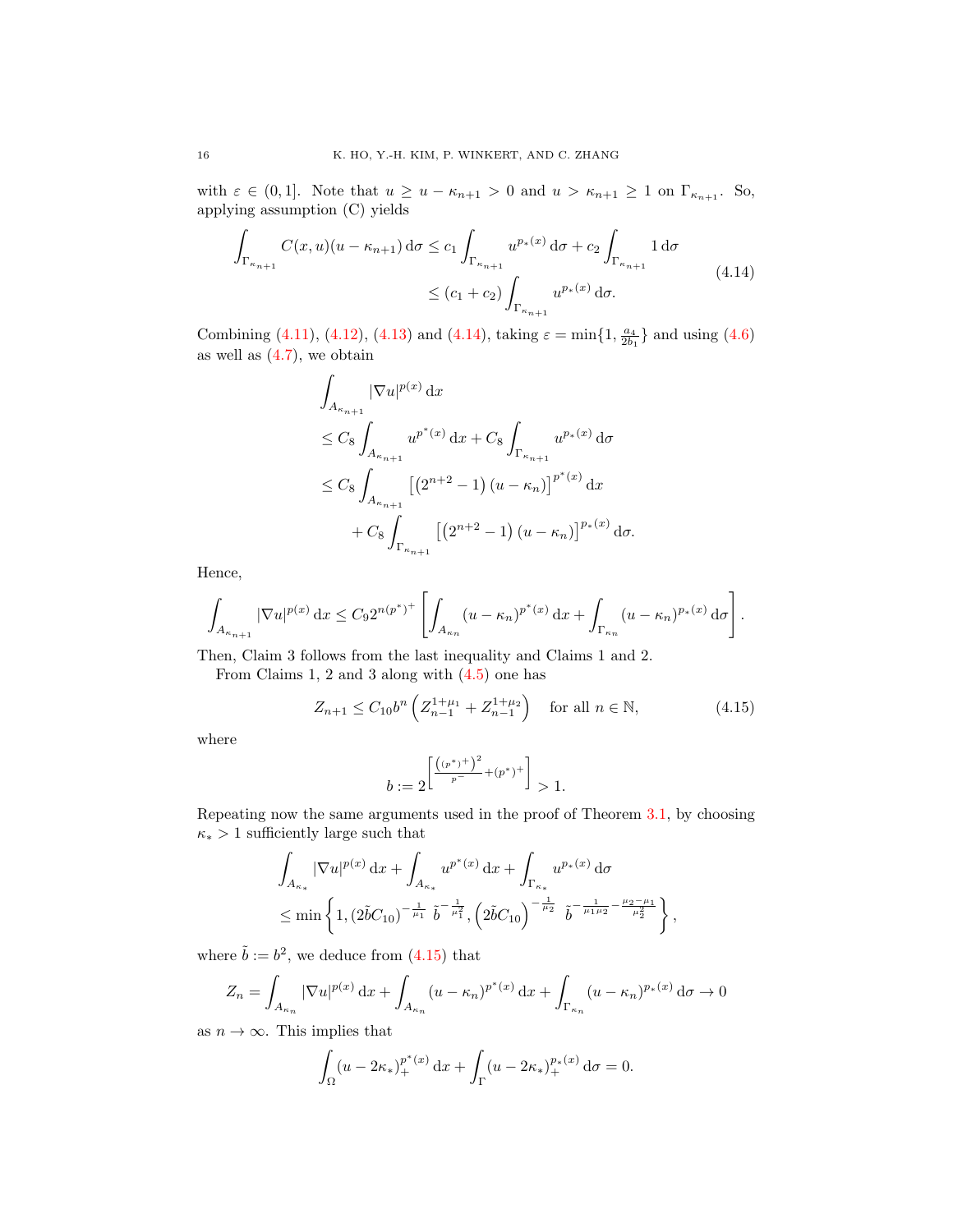Therefore,  $(u - 2\kappa_*)_+ = 0$  a. e. in  $\Omega$  and  $(u - 2\kappa_*)_+ = 0$  a. e. on  $\Gamma$ . This means that

$$
\underset{\Omega}{\operatorname{ess\,sup}}\; u + \underset{\Gamma}{\operatorname{ess\,sup}}\; u \leq 4\kappa_*.
$$

Replacing u by  $-u$  in the arguments above we can show in the same way that

$$
\operatorname*{\mathrm{ess\,sup}}\limits_{\Omega}(-u)+\operatorname*{\mathrm{ess\,sup}}\limits_{\Gamma}(-u)\leq 4\kappa_*.
$$

Hence,

$$
||u||_{L^{\infty}(\Omega)} + ||u||_{L^{\infty}(\Gamma)} \leq 4\kappa_*.
$$

The proof is finished.  $\Box$ 

#### 5. THE HÖLDER CONTINUITY

<span id="page-16-0"></span>In this section we are concerning with the Hölder continuity of the solutions of the problems  $(1.1)$  and  $(1.2)$ , respectively. In order to prove this we use the results from Sections [3](#page-6-0) and [4,](#page-11-0) respectively, along with the work of Fan-Zhao [\[12\]](#page-22-10). A direct consequence is the Hölder continuity of the gradients of the solutions based on the paper of Fan [\[15\]](#page-22-4). To be more precise, we are going the prove the following results.

<span id="page-16-2"></span>**Theorem 5.1.** Let hypotheses  $H(D)$  and  $H(p1)$  be satisfied. Then, any weak solu-tion of problem [\(1.1\)](#page-0-0) is of class  $C^{0,\alpha}(\overline{\Omega})$  for some  $\alpha \in (0,1]$ .

<span id="page-16-1"></span>**Theorem 5.2.** Let hypotheses  $H(N)$  and  $H(p2)$  be satisfied. Then, for any weak solution u of problem [\(1.2\)](#page-0-1) it holds that  $u \in C^{0,\alpha}(\Omega)$  for some  $\alpha \in (0,1)$ . If in addition  $u \in C^{0,\beta_1}(\Gamma)$  for some  $\beta_1 \in (0,1)$ , then  $u \in C^{0,\beta_2}(\overline{\Omega})$  for some  $\beta_2 \in (0,1)$ .

We will only prove Theorem  $5.2$  since the proof of Theorem  $5.1$  is similar and simpler. Let hypotheses H(N) and H(p2) be satisfied and let  $u \in W^{1,p(\cdot)}(\Omega)$  be a weak solution of problem [\(1.2\)](#page-0-1). From Theorem [4.1](#page-12-0) we know that  $u \in L^{\infty}(\Omega) \cap$  $L^{\infty}(\Gamma)$ . We fix  $x_0 \in \overline{\Omega}$  and denote by  $B_r$  the ball centered at  $x_0$  with radius  $r > 0$ . Moreover, we set

$$
\Omega_r := B_r \cap \Omega \quad \text{and} \quad A(\kappa, r) := \{ x \in \Omega_r \, : \, u(x) > \kappa \} \quad \text{for } \kappa \in \mathbb{R}
$$

and

$$
M_0 := \|u\|_{L^{\infty}(\Omega)} + \|u\|_{L^{\infty}(\Gamma)}.
$$

Further, we denote by  $C$  a positive constant that depends only on  $M_0$  and the data and C can be different in different places.

The following Caccioppoli-type inequality is essential in the proof of the Hölder continuity based on De Giorgi's iteration method.

<span id="page-16-3"></span>**Lemma 5.3.** Let  $x_0 \in \Omega$ . Then it holds

$$
\int_{A(\kappa,r)} |\nabla u|^{p(x)} dx \le C \int_{A(\kappa,R)} \left(\frac{u-\kappa}{R-r}\right)^{p(x)} dx + C |A(\kappa,R)|,
$$

for arbitrary  $0 < r < R$  with  $B_R \subset \Omega$  and  $\kappa \geq \operatorname{ess} \sup u - 2M_0$ . The conclusion  $B_R$ remains valid if we replace u by  $-u$ .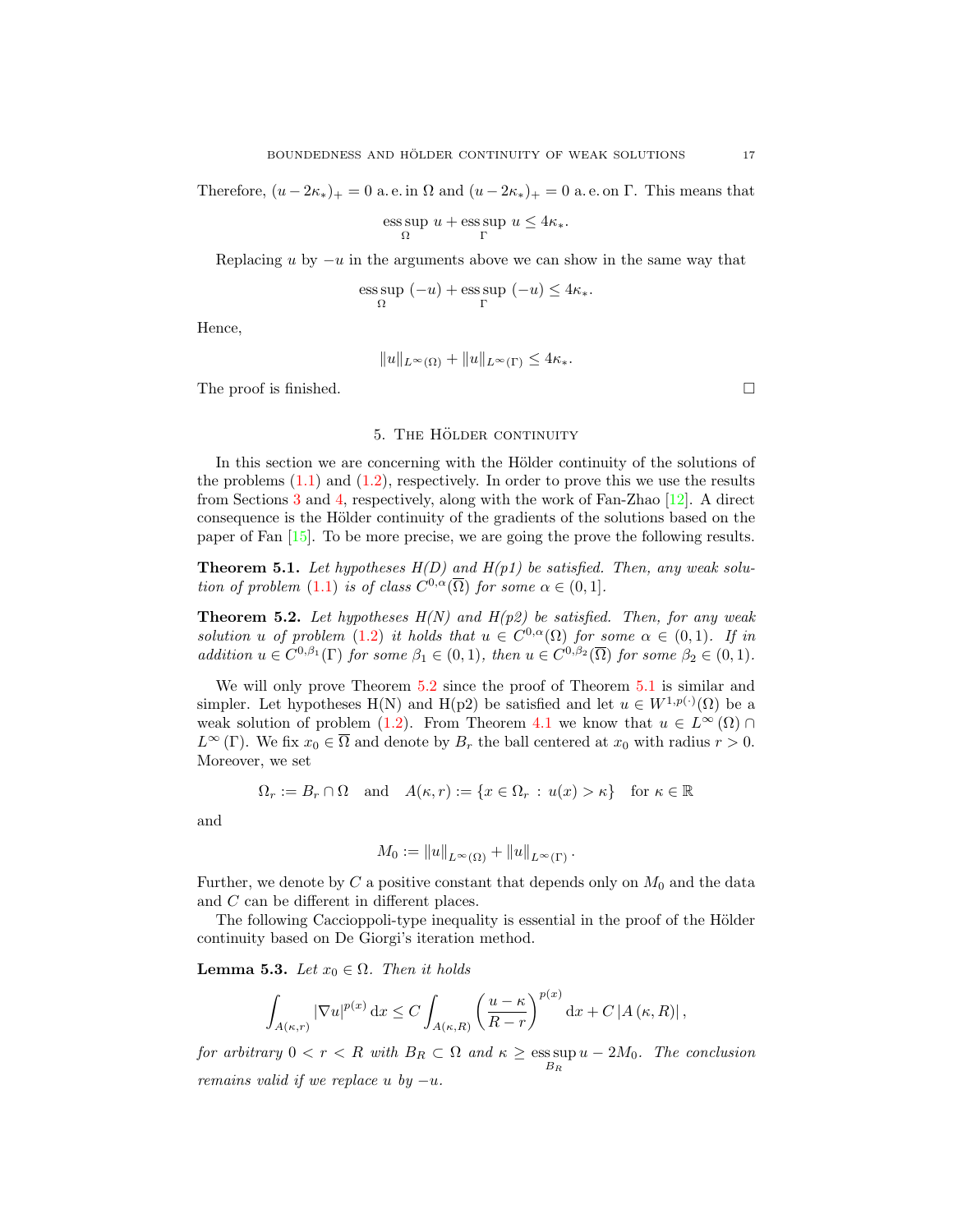*Proof.* Let  $0 < r < R$  with  $B_R \subset \Omega$  and and let  $\kappa \in \mathbb{R}$  be such that

<span id="page-17-3"></span><span id="page-17-0"></span>
$$
\kappa \ge \operatorname*{ess\,sup}_{B_R} u - 2M_0.
$$

Let  $\eta \in C_c^{\infty}(\mathbb{R}^N)$  be such that

$$
0 \le \eta \le 1, \quad \text{supp}(\eta) \subset B_R, \quad \eta \equiv 1 \text{ on } B_r \quad \text{and} \quad |\nabla \eta| \le \frac{4}{R-r}.\tag{5.1}
$$

Setting  $v = (u - \kappa)_+$  and testing [\(4.1\)](#page-12-1) with  $\varphi = v\eta^{p^+}$  gives

$$
\int_{\Omega} \left( \mathcal{A}(x, u, \nabla u) \cdot \nabla v \right) \eta^{p^+} dx
$$
\n
$$
= -p^+ \int_{\Omega} \left( \mathcal{A}(x, u, \nabla u) \cdot \nabla \eta \right) v \eta^{p^+ - 1} dx + \int_{\Omega} \mathcal{B}(x, u, \nabla u) v \eta^{p^+} dx.
$$
\n(5.2)

Here we have used the fact that  $v\eta^{p^+} \in W_0^{1,p(\cdot)}(\Omega)$  and hence  $\int_{\Gamma} C(x, u)v\eta^{p^+} d\sigma = 0$ . We now estimate each term on both sides of  $(5.2)$ . From assumption  $(A2)$  we have

$$
\int_{\Omega} (A(x, u, \nabla u) \cdot \nabla v) \eta^{p^{+}} dx
$$
\n
$$
= \int_{A(\kappa, R)} (A(x, u, \nabla u) \cdot \nabla u) \eta^{p^{+}} dx
$$
\n
$$
\ge a_{4} \int_{A(\kappa, R)} |\nabla u|^{p(x)} \eta^{p^{+}} dx - a_{5} \int_{A(\kappa, R)} |u|^{p^{*}(x)} dx - a_{6} \int_{A(\kappa, R)} 1 dx
$$
\n
$$
\ge a_{4} \int_{A(\kappa, R)} |\nabla u|^{p(x)} \eta^{p^{+}} dx - (a_{5} + a_{6}) \left( M_{0}^{(p^{*})^{+}} + 2 \right) |A(\kappa, R)|
$$
\n
$$
\ge a_{4} \int_{A(\kappa, R)} |\nabla u|^{p(x)} \eta^{p^{+}} dx - C |A(\kappa, R)|.
$$
\n(6.11)

Now we can estimate the first term on the right hand side of  $(5.2)$  via hypothesis (A1). We obtain

<span id="page-17-2"></span><span id="page-17-1"></span>
$$
- p^{+} \int_{A(\kappa,R)} (A(x, u, \nabla u) \cdot \nabla \eta) v \eta^{p^{+}-1} dx
$$
  
\n
$$
\leq p^{+} a_{1} \int_{A(\kappa,R)} |\nabla u|^{p(x)-1} |\nabla \eta| v \eta^{p^{+}-1} dx
$$
  
\n
$$
+ p^{+} a_{2} \int_{A(\kappa,R)} |u|^{p^{*}(x) \frac{p(x)-1}{p(x)}} |\nabla \eta| v \eta^{p^{+}-1} dx
$$
  
\n
$$
+ p^{+} a_{3} \int_{A(\kappa,R)} |\nabla \eta| v \eta^{p^{+}-1} dx.
$$
\n(5.4)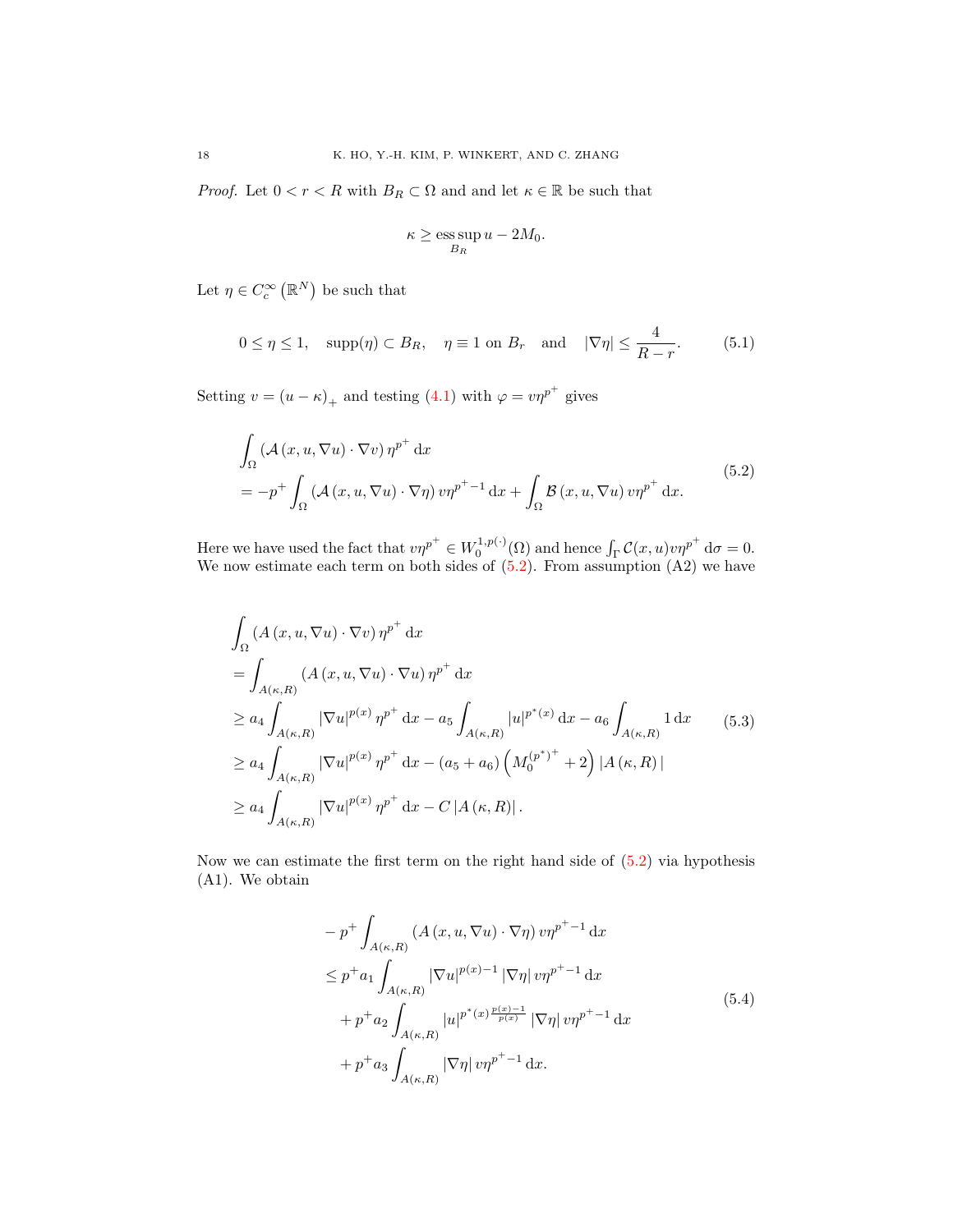The first term on the right-hand side of [\(5.4\)](#page-17-1) can be estimated via Young's inequality in order to get

$$
p^{+}a_{1} \int_{A(\kappa,R)} |\nabla u|^{p(x)-1} |\nabla \eta| v \eta^{p^{+}-1} dx
$$
  
\n
$$
= p^{+}a_{1} \int_{A(\kappa,R)} \left(\frac{a_{4}}{3a_{1}p^{+}}\right)^{\frac{p(x)-1}{p(x)}} |\nabla u|^{p(x)-1} \eta^{p^{+}-1}
$$
  
\n
$$
\times \left(\frac{a_{4}}{3a_{1}p^{+}}\right)^{-\frac{p(x)-1}{p(x)}} |\nabla \eta| v dx
$$
  
\n
$$
\leq \frac{a_{4}}{3} \int_{A(\kappa,R)} |\nabla u|^{p(x)} \eta^{(p^{+}-1)\frac{p(x)}{p(x)-1}} dx + C \int_{A(\kappa,R)} |\nabla \eta|^{p(x)} v^{p(x)} dx
$$
  
\n
$$
\leq \frac{a_{4}}{3} \int_{A(\kappa,R)} |\nabla u|^{p(x)} \eta^{p^{+}} dx + C \int_{A(\kappa,R)} |\nabla \eta|^{p(x)} v^{p(x)} dx.
$$
\n(5.5)

For the second and the third term on the right-hand side of [\(5.4\)](#page-17-1) we have

<span id="page-18-2"></span><span id="page-18-1"></span><span id="page-18-0"></span>
$$
p^{+}a_{2} \int_{A(\kappa,R)} |u|^{p^{*}(x) \frac{p(x)-1}{p(x)}} |\nabla \eta| v \eta^{p^{+}-1} dx
$$
  
\n
$$
\leq p^{+}a_{2} \left( M_{0}^{(p^{*}(x) \frac{p(x)-1}{p(x)})^{+}} + 1 \right) \int_{A(\kappa,R)} |\nabla \eta| v dx
$$
\n
$$
\leq C |\nabla \eta|^{p(x)} v^{p(x)} dx + C |A(\kappa,R)|
$$
\n(5.6)

and

$$
p^{+}a_{3}\int_{A(\kappa,R)}|\nabla\eta|\,v\eta^{p^{+}-1}\,\mathrm{d}x \leq C\int_{A(\kappa,R)}|\nabla\eta|^{p(x)}\,v^{p(x)}\,\mathrm{d}x + C\,|A(\kappa,R)|\,. \tag{5.7}
$$

Combining  $(5.5)$ ,  $(5.6)$  and  $(5.7)$  with  $(5.4)$  leads to

$$
- p^{+} \int_{A(\kappa,R)} \left( A(x, u, \nabla u) \cdot \nabla \eta \right) v \eta^{p^{+}-1} dx
$$
  

$$
\leq \frac{a_{4}}{3} \int_{A(\kappa,R)} \left| \nabla u \right|^{p(x)} \eta^{p^{+}} dx + C \int_{A(\kappa,R)} \left| \nabla \eta \right|^{p(x)} v^{p(x)} dx + C \left| A(\kappa,R) \right|.
$$
 (5.8)

We finally estimate the last term on the right hand side of  $(5.2)$ . It follows from hypothesis (B) that

<span id="page-18-4"></span><span id="page-18-3"></span>
$$
\int_{\Omega} B(x, u, \nabla u) v \eta^{p^{+}} dx
$$
\n
$$
= \int_{B_{R}} B(x, u, \nabla u) v \eta^{p^{+}} dx
$$
\n
$$
\leq b_{1} \int_{A(\kappa, R)} |\nabla u|^{p(x) \frac{p^{*}(x) - 1}{p^{*}(x)}} v \eta^{p^{+}} dx + b_{2} \int_{A(\kappa, R)} |u|^{p^{*}(x) - 1} v \eta^{p^{+}} dx
$$
\n
$$
+ b_{3} |A(\kappa, R)|.
$$
\n(5.9)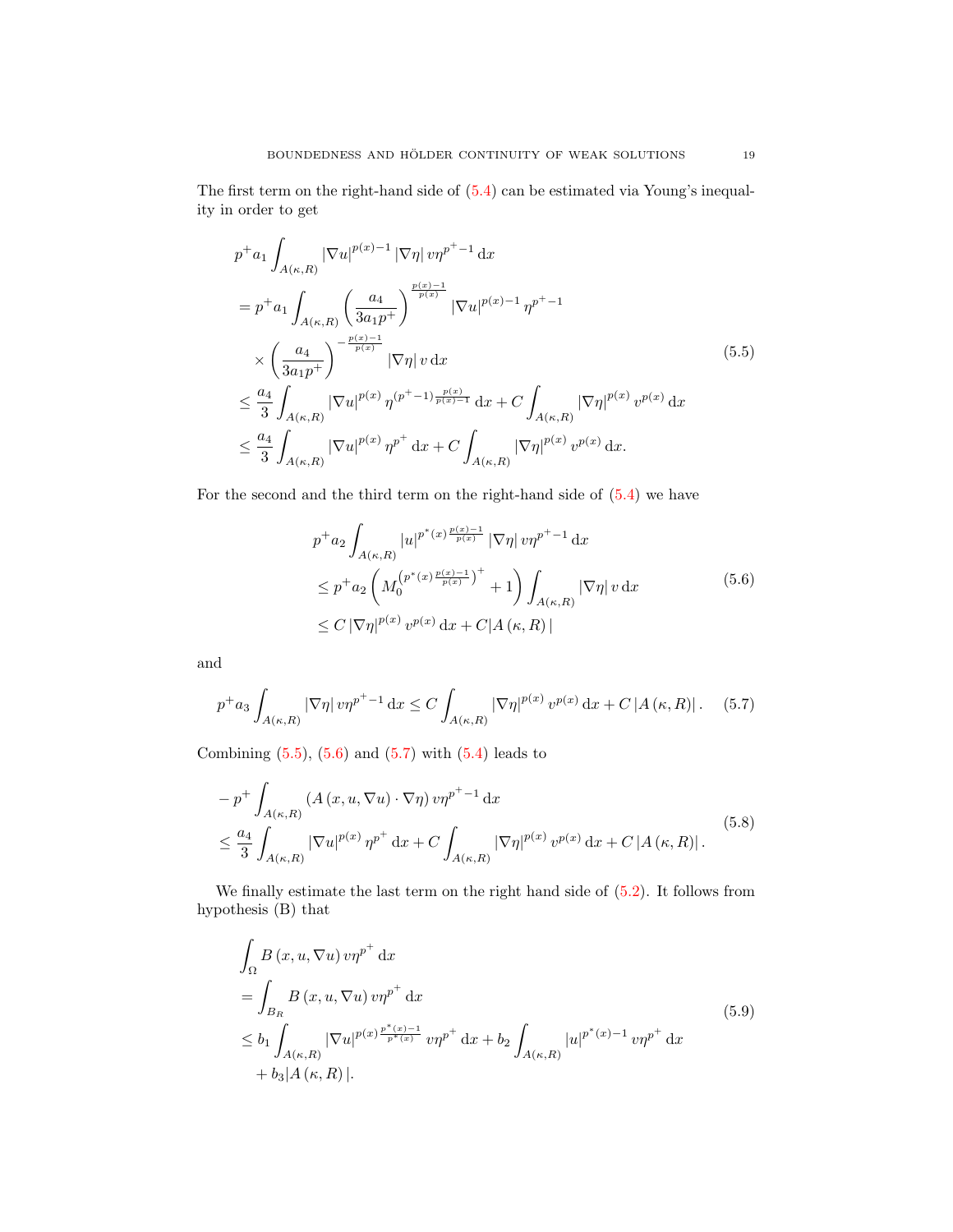Since  $0 < v \le 2M_0$  on  $A(\kappa, R)$  we get by applying Young's inequality

<span id="page-19-0"></span>
$$
b_{1} \int_{A(\kappa,R)} |\nabla u|^{p(x)\frac{p^{*}(x)-1}{p^{*}(x)}} v\eta^{p^{+}} dx
$$
  
\n
$$
\leq 2b_{1}M_{0} \int_{A(\kappa,R)} |\nabla u|^{p(x)\frac{p^{*}(x)-1}{p^{*}(x)}} \eta^{p^{+}} dx
$$
  
\n
$$
= 2b_{1}M_{0} \int_{A(\kappa,R)} \left(\frac{a_{4}}{6b_{1}M_{0}}\right)^{\frac{p^{*}(x)-1}{p^{*}(x)}} |\nabla u|^{p(x)\frac{p^{*}(x)-1}{p^{*}(x)}} \eta^{p^{+}}
$$
  
\n
$$
\times \left(\frac{a_{4}}{6b_{1}M_{0}}\right)^{-\frac{p^{*}(x)-1}{p^{*}(x)}} dx
$$
  
\n
$$
\leq \frac{a_{4}}{3} \int_{A(\kappa,R)} |\nabla u|^{p(x)} \eta^{p^{+}} dx + C |A(\kappa,R)|
$$

and

<span id="page-19-1"></span>
$$
b_2 \int_{A(\kappa,R)} |u|^{p^*(x)-1} \, v \eta^{p^+} \, \mathrm{d}x \le 2b_2(M_0+1)^{(p^*)^+} |A(\kappa,R)|. \tag{5.11}
$$

From  $(5.9)$ ,  $(5.10)$  and  $(5.11)$  we obtain

<span id="page-19-2"></span>
$$
\int_{\Omega} B(x, u, \nabla u) v \eta^{p^+} dx \le \frac{a_4}{3} \int_{A(\kappa, R)} |\nabla u|^{p(x)} \eta^{p^+} dx + C |A(\kappa, R)|. \tag{5.12}
$$

Combining  $(5.2)$ ,  $(5.3)$ ,  $(5.8)$  and  $(5.12)$ , we arrive at

$$
\int_{A(\kappa,R)} |\nabla u|^{p(x)} \,\eta^{p^+} \,dx \le C \int_{A(\kappa,R)} |\nabla \eta|^{p(x)} \,v^{p(x)} \,dx + C\left|A(\kappa,R)\right|.
$$

From this and  $(5.1)$  we conclude that

$$
\int_{A(\kappa,r)} \left|\nabla u\right|^{p(x)} \mathrm{d}x \le C \int_{A(\kappa,R)} \left(\frac{u-\kappa}{R-r}\right)^{p(x)} \mathrm{d}x + C \left|A(\kappa,R)\right|.
$$

The proof is complete.  $\Box$ 

Similarly we have the following result.

<span id="page-19-4"></span>**Lemma 5.4.** Let  $x_0 \in \overline{\Omega}$ . Then it holds

$$
\int_{A(\kappa,r)} |\nabla u|^{p(x)} dx \le C \int_{A(\kappa,R)} \left(\frac{u-\kappa}{R-r}\right)^{p(x)} dx + C |A(\kappa,R)|, \tag{5.13}
$$

for arbitrary  $0 < r < R$  with  $B_R \cap \Gamma \neq \emptyset$  and  $\kappa \geq \max \{ \text{ess sup} \}$  $\sup_{\Omega_R} u - 2M_0$ , ess sup  $u\}$ , where  $\Gamma_R := \Gamma \cap B_R$ . The conclusion remains valid if we replace u by  $-u$ .

*Proof.* Let  $0 < r < R$  with  $B_R \cap \Gamma \neq \emptyset$  and let  $\kappa \in \mathbb{R}$  be such that

<span id="page-19-3"></span>
$$
\kappa \ge \max\Big\{\operatorname*{ess\,sup}_{\Omega_R} u - 2M_0, \operatorname*{ess\,sup}_{\Gamma_R} u\Big\}.
$$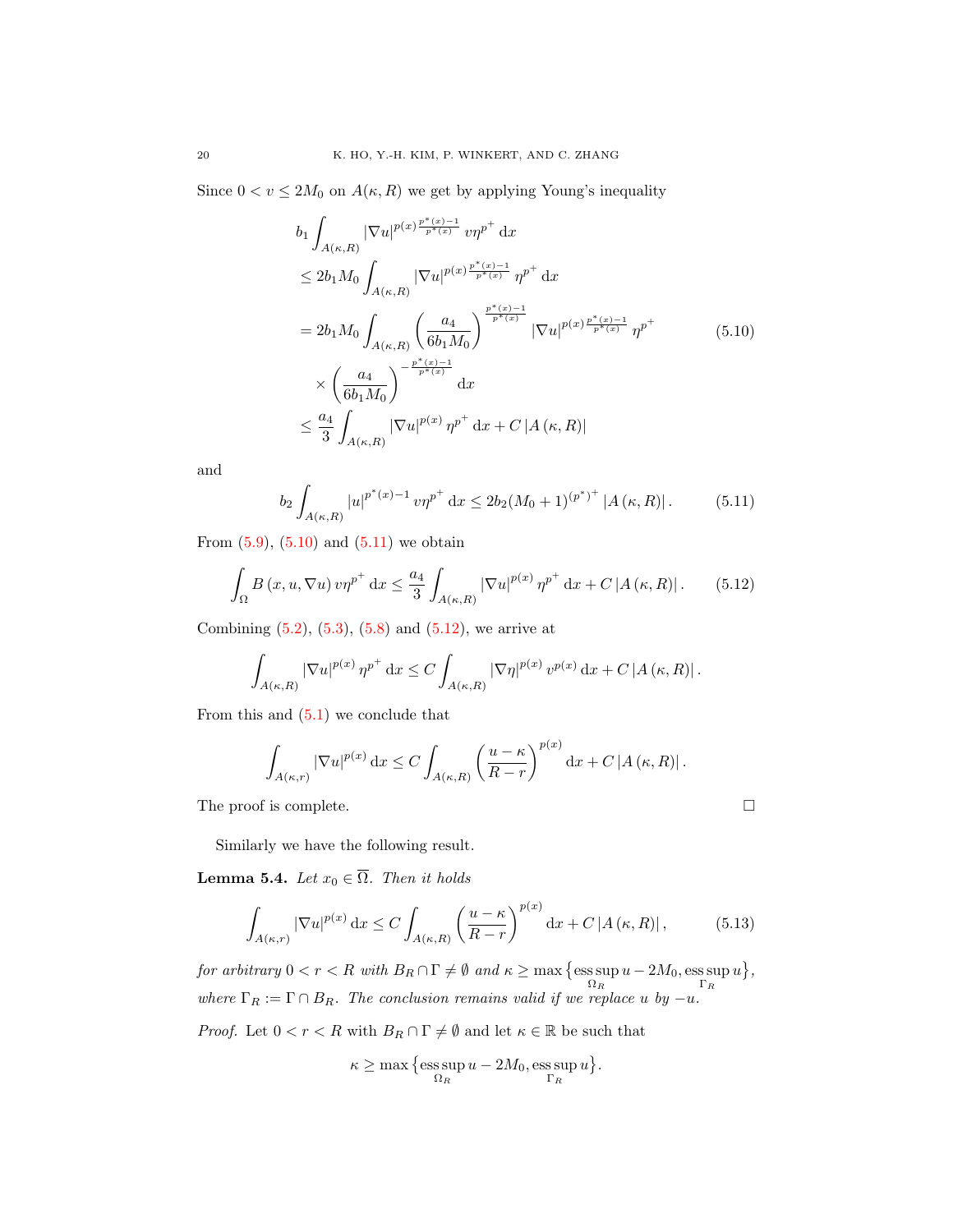Let  $\eta$  and v be as in the proof of Lemma [5.3.](#page-16-3) Then, testing [\(1.2\)](#page-0-1) with  $\varphi = v\eta^{p^+}$ , we get

$$
\int_{\Omega} \left( \mathcal{A}(x, u, \nabla u) \cdot \nabla v \right) \eta^{p^+} dx
$$
\n
$$
= -p^+ \int_{\Omega} \left( \mathcal{A}(x, u, \nabla u) \cdot \nabla \eta \right) v \eta^{p^+ - 1} dx
$$
\n
$$
+ \int_{\Omega} \mathcal{B}(x, u, \nabla u) v \eta^{p^+} dx + \int_{\Gamma} \mathcal{C}(x, u) v \eta^{p^+ - 1} d\sigma.
$$
\n(5.14)

From hypothesis (C) and Sobolev's imbedding we have

<span id="page-20-1"></span><span id="page-20-0"></span>
$$
\int_{\Gamma} C(x, u) v \eta^{p^{+}-1} d\sigma
$$
\n
$$
\leq c_{1} \int_{\Gamma_{R}} |u|^{p_{*}(x)-1} v \eta^{p^{+}} d\sigma + c_{2} \int_{\Gamma_{R}} v \eta^{p^{+}} d\sigma
$$
\n
$$
\leq C \int_{\Gamma_{R}} v \eta^{p^{+}} d\sigma
$$
\n
$$
\leq C \int_{\partial \Omega_{R}} v \eta^{p^{+}} d\sigma
$$
\n
$$
\leq C \left[ \int_{\Omega_{R}} v \eta^{p^{+}} d\sigma + \int_{\Omega_{R}} \left| \nabla \left( v \eta^{p^{+}} \right) \right| d\sigma \right].
$$
\n(5.15)

From [\(5.15\)](#page-20-0), the fact that  $0 \le v \le 2M_0$  on  $\Omega_R$  and applying Young's inequality we deduce

<span id="page-20-2"></span>
$$
\int_{\Gamma} C(x, u) v \eta^{p^{+}-1} d\sigma
$$
\n
$$
\leq \frac{a_{4}}{6} \int_{A(\kappa, R)} |\nabla u|^{p(x)} \eta^{p^{+}} dx + C \int_{A(\kappa, R)} |\nabla \eta|^{p(x)} v^{p(x)} dx \qquad (5.16)
$$
\n
$$
+ C |A(\kappa, R)|,
$$

see  $(5.1)$  and  $(5.7)$ . Combining  $(5.3)$ ,  $(5.8)$ ,  $(5.12)$ ,  $(5.14)$  and  $(5.16)$  gives the desired estimate in  $(5.13)$ . The proof is complete.

We are now in a position to state the proof of Theorem  $5.2$ .

*Proof of Theorem [5.2.](#page-16-1)* By Theorem [4.1](#page-12-0) we have that  $L^{\infty}(\Omega) \cap L^{\infty}(\Gamma)$ . Then by Lemma [5.3](#page-16-3) and Theorem 2.1 of Fan-Zhao [\[12\]](#page-22-10) we obtain  $u \in C^{0,\alpha}(\Omega)$  for some  $\alpha \in (0,1)$ . If in addition  $u \in C^{0,\beta_1}(\Gamma)$  for some  $\beta_1 \in (0,1)$ , then by Lemma [5.4](#page-19-4) and Theorem 2.2 of Fan-Zhao [\[12\]](#page-22-10) we infer that  $u \in C^{0,\beta_2}(\overline{\Omega})$  for some  $\beta_2 \in (0,1)$ .  $\Box$ 

Finally, let us discuss the  $C^{1,\alpha}$ -regularity of solutions to problems  $(1.1)$  and  $(1.2)$ when the function  $\mathcal{A}: \Omega \times \mathbb{R} \times \mathbb{R}^N \to \mathbb{R}^N$  satisfies further assumptions.

To this end, we suppose the following.

 $H(p3): p \in C_+(\overline{\Omega}) \cap C^{0,\mu}(\overline{\Omega})$  for some  $\mu \in (0,1);$ 

 $H(A): A = (A_1, \cdots, A_N) \in C(\overline{\Omega} \times \mathbb{R} \times \mathbb{R}^N, \mathbb{R}^N)$ . For each  $(x, s) \in \overline{\Omega} \times \mathbb{R}$ ,  $A(x, s, \cdot) \in C^1(\mathbb{R}^N \setminus \{0\}, \mathbb{R}^N)$  and there exist a nonnegative constant  $k \geq 0$ , a nonincreasing continuous function  $\lambda: [0, \infty) \to (0, \infty)$  and a nondecreasing continuous function  $\Lambda: [0, \infty) \to (0, \infty)$  such that for all  $x, x_1, x_2 \in \overline{\Omega}$ ,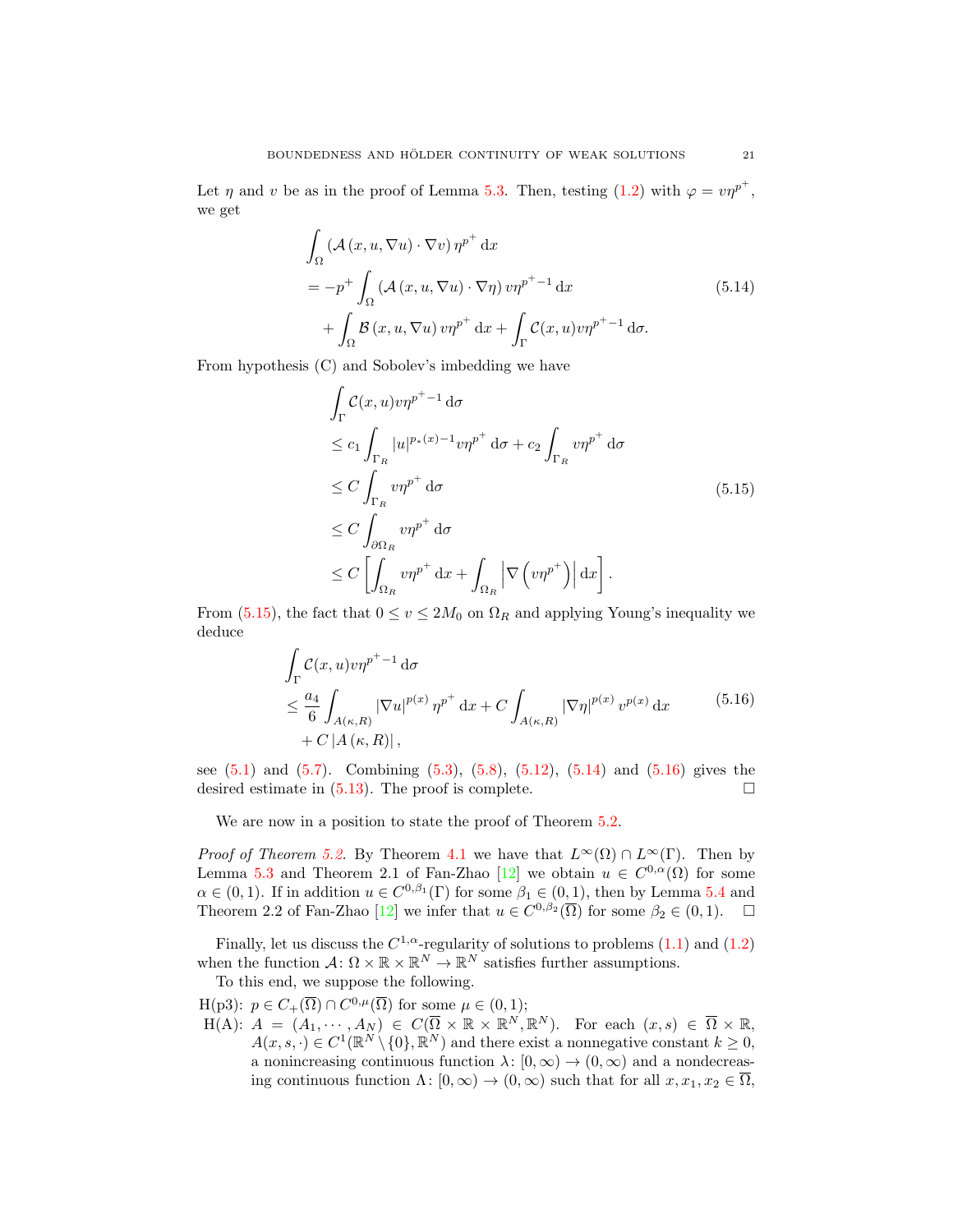$s, s_1, s_2 \in \mathbb{R}, \xi \in \mathbb{R}^N \setminus \{0\}$  and  $\zeta = (\zeta_1, \dots, \zeta_N) \in \mathbb{R}^N$ , the subsequent following conditions are satisfied:

$$
A(x, s, 0) = 0,
$$
  

$$
\sum_{i,j} \frac{\partial A_j}{\partial \xi_i}(x, s, \xi) \zeta_i \zeta_j \ge \lambda(|s|)(k + |\xi|^2)^{\frac{p(x) - 2}{2}} |\zeta|^2,
$$
  

$$
\sum_{i,j} \left| \frac{\partial A_j}{\partial \xi_i}(x, s, \xi) \right| \le \Lambda(|s|)(k + |\xi|^2)^{\frac{p(x) - 2}{2}},
$$

and

$$
|A(x, s_1, \xi) - A(x, s_2, \xi)|
$$
  
\n
$$
\leq \Lambda \left( \max\{|s_1|, |s_2|\} \right) (|x_1 - x_2|^{\mu_1} + |s_1 - s_2|^{\mu_2})
$$
  
\n
$$
\times \left[ \left( k + |\xi|^2 \right)^{\frac{p(x_1) - 2}{2}} + \left( k + |\xi|^2 \right)^{\frac{p(x_2) - 2}{2}} \right] |\xi| \left( 1 + \left| \log \left( k + |\xi|^2 \right) \right| \right).
$$

Then, in view of Theorems [3.1,](#page-7-0) [4.1](#page-12-0) and Theorems [5.1,](#page-16-2) [5.2](#page-16-1) above along with Theorems 1.1-1.3 of Fan [\[15\]](#page-22-4) we have the following results.

<span id="page-21-4"></span>**Theorem 5.5.** Let hypotheses  $H(D)$ ,  $H(p3)$  and  $H(A)$  be satisfied. Then, any weak solution u of problem [\(1.1\)](#page-0-0) is of class  $C^{1,\alpha}_{\text{loc}}(\Omega)$  for some  $\alpha \in (0,1)$ . Furthermore, if in addition  $\Gamma$  is of class  $C^{1,\beta}$ , then  $u \in C^{1,\alpha}(\overline{\Omega})$  for some  $\alpha \in (0,1)$ .

<span id="page-21-5"></span>**Theorem 5.6.** Assume that  $\Gamma$  is of class  $C^{1,\beta}$  and let the hypotheses  $H(N)$  and H(A) be satisfied. Further, let  $p \in C_+(\overline{\Omega}) \cap W^{1,\gamma}(\Omega)$  for some  $\gamma > N$  and let  $\mathcal{C} \in C(\Gamma \times \mathbb{R}, \mathbb{R})$  be such that

$$
|\mathcal{C}(x_1,s_1) - \mathcal{C}(x_2,s_2) \le \Lambda(\max\{|s_1|,|s_2|\}) \left(|x_1 - x_2|^{\delta_1} + |s_1 - s_2|^{\delta_2}\right)
$$

,

for all  $x_1, x_2 \in \Gamma$ , for all  $s_1, s_2 \in \mathbb{R}$ , where  $\Lambda$  is as in  $H(A)$ . Then, any weak solution u of problem [\(1.2\)](#page-0-1) belongs to  $C^{1,\alpha}(\overline{\Omega})$  for some  $\alpha \in (0,1)$ .

**Remark 5.7.** Note that condition  $H(p3)$  is automatically satisfied in Theorem [5.6](#page-21-5) due to  $p \in C_+(\overline{\Omega}) \cap W^{1,\gamma}(\Omega)$  for some  $\gamma > N$  and [\(2.4\)](#page-5-3).

#### **ACKNOWLEDGMENT**

K. Ho was supported by University of Economics Ho Chi Minh City, Vietnam. Y.-H. Kim was supported by the National Research Foundation of Korea (NRF) grant funded by the Korea government (MSIT) (NRF-2019R1F1A1057775). C. Zhang was supported by the National Natural Science Foundation of China (No. 12071098).

## **REFERENCES**

- <span id="page-21-3"></span>[1] E. Acerbi, G. Mingione, *Gradient estimates for the*  $p(x)$ *-Laplacean system*, J. Reine Angew. Math. 584 (2005), 117–148.
- <span id="page-21-0"></span>[2] E. Acerbi, G. Mingione, G.A. Seregin, Regularity results for parabolic systems related to a class of non-Newtonian fluids, Ann. Inst. H. Poincaré Anal. Non Linéaire 21 (2004), no. 1, 25–60.
- <span id="page-21-1"></span>[3] S.N. Antontsev, J.I. Díaz, S. Shmarev, "Energy Methods for Free Boundary Problems", Birkhäuser Boston, Inc., Boston, MA, 2002.
- <span id="page-21-2"></span>[4] S.N. Antontsev, J.F. Rodrigues, On stationary thermo-rheological viscous flows, Ann. Univ. Ferrara Sez. VII Sci. Mat. 52 (2006), no. 1, 19–36.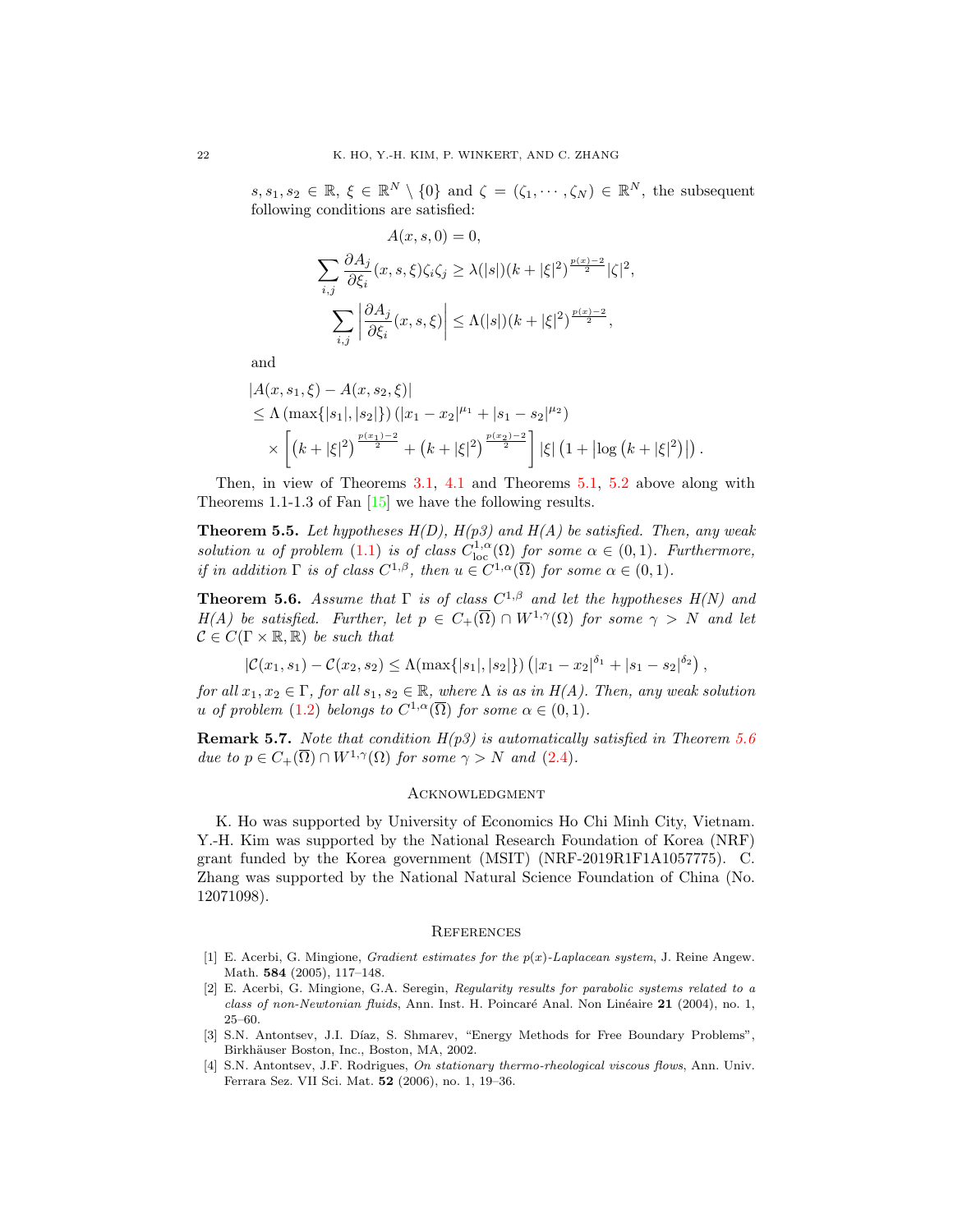- <span id="page-22-0"></span>[5] Y. Chen, S. Levine, M. Rao, Variable exponent, linear growth functionals in image restoration, SIAM J. Appl. Math. 66 (2006), no. 4, 1383–1406.
- <span id="page-22-5"></span>[6] E. De Giorgi, Sulla differenziabilità e l'analiticità delle estremali degli integrali multipli regolari, Mem. Accad. Sci. Torino. Cl. Sci. Fis. Mat. Nat. (3) 3 (1957), 25-43.
- <span id="page-22-26"></span>[7] E. DiBenedetto, "Degenerate Parabolic Equations", Springer, New York, 1993.
- <span id="page-22-1"></span>[8] L. Diening, "Theoretical and Numerical Results for Electrorheological Fluids", Ph.D thesis, Univ. Freiburg im Breisgau, Mathematische Fakultät, 156 p., 2002.
- <span id="page-22-23"></span>[9] L. Diening, P. Harjulehto, P. Hästö, M. Růžička, "Lebesgue and Sobolev Spaces with Variable Exponents", Springer, Heidelberg, 2011.
- <span id="page-22-17"></span>[10] M. Ding, C. Zhang, S. Zhou, Global boundedness and Hölder regularity of solutions to general  $p(x, t)$ -Laplace parabolic equations, Math. Methods Appl. Sci. 43 (2020), no. 9, 5809–5831.
- <span id="page-22-18"></span>[11] M. Ding, C. Zhang, S. Zhou, On optimal  $C^{1,\alpha}$  estimates for  $p(x)$ -Laplace type equations, Nonlinear Anal. 200 (2020), 112030, 14 pp.
- <span id="page-22-10"></span>[12] X. Fan, D. Zhao, A class of De Giorgi type and Hölder continuity, Nonlinear Anal. 36 (1999), no. 3, 295–318.
- <span id="page-22-21"></span>[13] X. Fan, D. Zhao, On the spaces  $L^{p(x)}(\Omega)$  and  $W^{m,p(x)}(\Omega)$ , J. Math. Anal. Appl. 263 (2001), no. 2, 424–446.
- <span id="page-22-25"></span>[14] X. Fan, Boundary trace embedding theorems for variable exponent Sobolev spaces, J. Math. Anal. Appl. 339 (2008), no. 2, 1395–1412.
- <span id="page-22-4"></span>[15] X. Fan, Global  $C^{1,\alpha}$  regularity for variable exponent elliptic equations in divergence form, J. Differential Equations 235 (2007), no. 2, 397–417.
- <span id="page-22-24"></span>[16] X. Fan, Sobolev embeddings for unbounded domain with variable exponent having values across N, Math. Inequal. Appl. 13 (2010), no. 1, 123-134.
- <span id="page-22-19"></span>[17] J.P. García Azorero, I. Peral Alonso, Some results about the existence of a second positive solution in a quasilinear critical problem, Indiana Univ. Math. J. 43 (1994), no. 3, 941–957.
- <span id="page-22-11"></span>[18] J.P. García Azorero, I. Peral Alonso, J.J. Manfredi, Sobolev versus Hölder local minimizers and global multiplicity for some quasilinear elliptic equations, Commun. Contemp. Math. 2 (2000), no. 3, 385–404.
- <span id="page-22-12"></span>[19] L. Gasiński, N.S. Papageorgiou, Anisotropic nonlinear Neumann problems, Calc. Var. Partial Differential Equations 42 (2011), no. 3-4, 323–354.
- <span id="page-22-6"></span>[20] D. Gilbarg, N. S. Trudinger, "Elliptic Partial Differential Equations of Second Order", Springer-Verlag, Berlin, 1983 (second edition).
- <span id="page-22-20"></span>[21] M. Guedda, L. Véron, Quasilinear elliptic equations involving critical Sobolev exponents, Nonlinear Anal. 13 (1989), no. 8, 879–902.
- <span id="page-22-16"></span>[22] K. Ho, Y.-H. Kim, A-priori bounds and multiplicity of solutions for nonlinear elliptic problems involving the fractional  $p(\cdot)$ -Laplacian, Nonlinear Anal. 188 (2019), 179–201.
- <span id="page-22-15"></span>[23] K. Ho, I. Sim, A-priori bounds and existence for solutions of weighted elliptic equations with a convection term, Adv. Nonlinear Anal. 6 (2017), no. 4, 427–445.
- <span id="page-22-14"></span>[24] K. Ho, I. Sim, Corrigendum to "Existence and some properties of solutions for degenerate elliptic equations with exponent variable" [Nonlinear Anal. 98  $(2014)$  146-164] [MR3158451], Nonlinear Anal. 128 (2015), 423–426.
- <span id="page-22-13"></span>[25] K. Ho, I. Sim, Existence and some properties of solutions for degenerate elliptic equations with exponent variable, Nonlinear Anal. 98 (2014), 146–164.
- <span id="page-22-22"></span>[26] O. Kováčik, J. Rákosník, On spaces  $L^{p(x)}$  and  $W^{k,p(x)}$ , Czechoslovak Math. J. 41(116) (1991), no. 4, 592–618.
- <span id="page-22-7"></span>[27] O.A. Ladyženskaja, N.N. Ural'ceva, "Linear and Quasilinear Elliptic Equations', Academic Press, New York-London, 1968.
- <span id="page-22-8"></span>[28] O.A. Ladyženskaja, V.A. Solonnikov, N.N. Ural'ceva, "Linear and Quasilinear Equations of Parabolic Type", American Mathematical Society, Providence, R.I., 1968.
- <span id="page-22-2"></span>[29] G.M. Lieberman, Boundary regularity for solutions of degenerate elliptic equations, Nonlinear Anal. 12 (1988), no. 11, 1203–1219.
- <span id="page-22-9"></span>[30] G.M. Lieberman, "Second Order Parabolic Differential Equations", World Scientific Publishing Co., Inc., River Edge, NJ, 1996.
- <span id="page-22-3"></span>[31] G.M. Lieberman, The natural generalization of the natural conditions of Ladyzhenskaya and Ural' tseva for elliptic equations, Comm. Partial Differential Equations 16 (1991), no. 2-3, 311–361.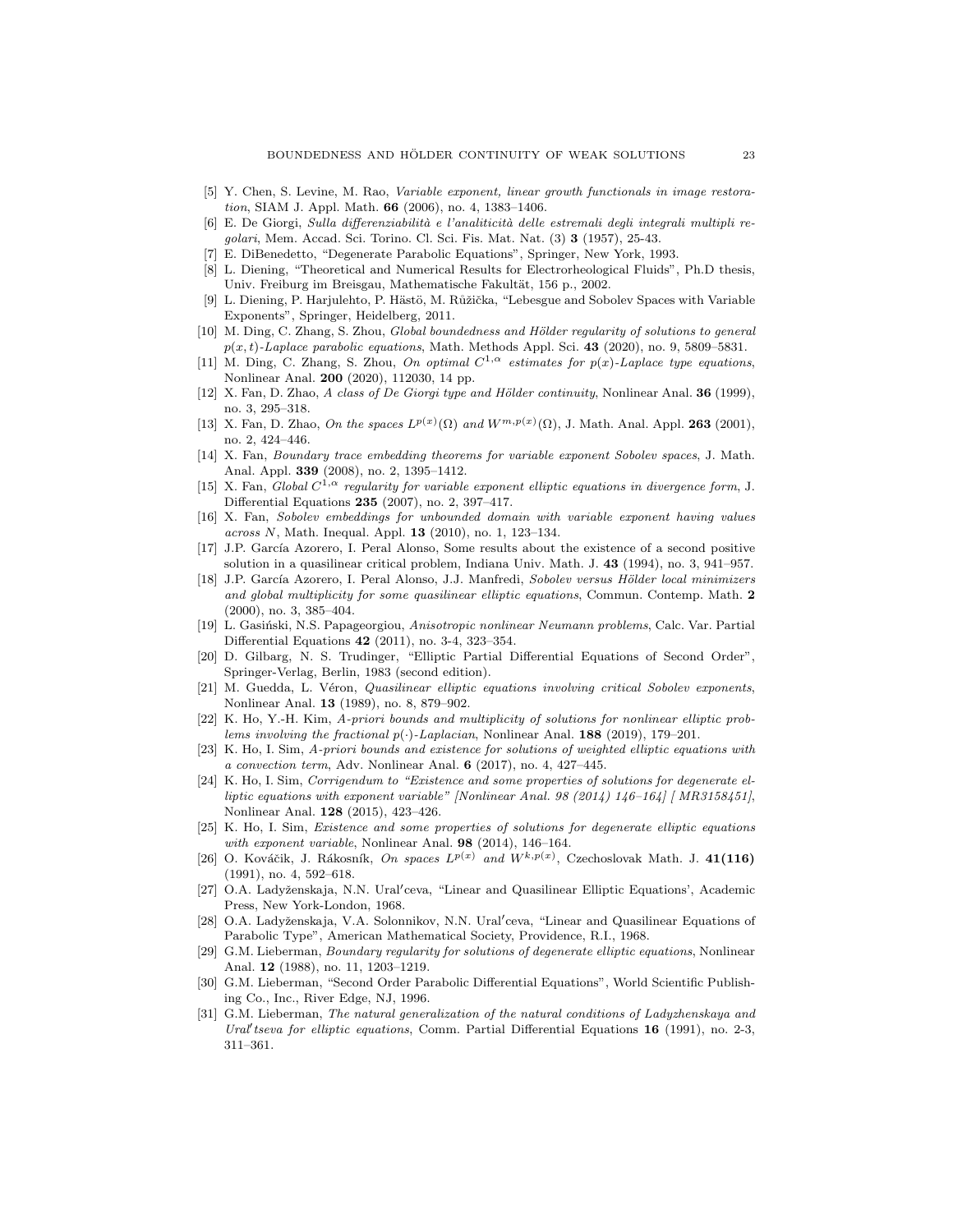- <span id="page-23-14"></span>[32] G. Marino, P. Winkert, Global a priori bounds for weak solutions of quasilinear elliptic systems with nonlinear boundary condition, J. Math. Anal. Appl. 482 (2020), no. 2. 123555, 19 pp.
- <span id="page-23-15"></span>[33] G. Marino, P. Winkert  $L^{\infty}$ -bounds for general singular elliptic equations with convection term, Appl. Math. Lett.  $107$  (2020), 106410, 6 pp.
- <span id="page-23-13"></span>[34] G. Marino, P. Winkert, Moser iteration applied to elliptic equations with critical growth on the boundary, Nonlinear Anal.  $180$  (2019), 154-169.
- <span id="page-23-7"></span>[35] J. Moser, A new proof of De Giorgi's theorem concerning the regularity problem for elliptic differential equations, Comm. Pure Appl. Math. 13 (1960), 457-468.
- <span id="page-23-10"></span>[36] D. Motreanu, V.V. Motreanu, N.S. Papageorgiou, Nonlinear Neumann problems near resonance, Indiana Univ. Math. J. 58 (2009), no. 3, 1257–1279.
- <span id="page-23-6"></span>[37] J. Nash, Continuity of solutions of parabolic and elliptic equations, Amer. J. Math. 80 (1958), 931–954.
- <span id="page-23-12"></span>[38] N.S. Papageorgiou, V.D. Rădulescu, Nonlinear nonhomogeneous Robin problems with superlinear reaction term, Adv. Nonlinear Stud. 16 (2016), no. 4, 737-764.
- <span id="page-23-23"></span>[39] N.S. Papageorgiou, P. Winkert, "Applied Nonlinear Functional Analysis. An Introduction", De Gruyter, Berlin, 2018.
- <span id="page-23-16"></span>[40] P. Pucci, R. Servadei, Regularity of weak solutions of homogeneous or inhomogeneous quasilinear elliptic equations, Indiana Univ. Math. J. 57 (2008), no. 7, 3329-3363.
- <span id="page-23-0"></span>[41] K.R. Rajagopal, M. Růžička, Mathematical Modeling of Electrorheological Materials, Cont. Mech. and Thermodyn. 13 (2001), 59–78.
- <span id="page-23-1"></span>[42] M. Růžička, "Electrorheological Fluids: Modeling and Mathematical Theory", Lecture Notes in Mathematics, Springer-Verlag, Berlin, 2000.
- <span id="page-23-17"></span>[43] X.J. Wang, Neumann problems of semilinear elliptic equations involving critical Sobolev exponents, J. Differential Equations 93 (1991), no. 2, 283–310.
- <span id="page-23-18"></span>[44] P. Winkert, Constant-sign and sign-changing solutions for nonlinear elliptic equations with Neumann boundary values, Adv. Differential Equations 15 (2010), no. 5-6, 561–599.
- <span id="page-23-11"></span>[45] P. Winkert,  $L^{\infty}$ -estimates for nonlinear elliptic Neumann boundary value problems, NoDEA Nonlinear Differential Equations Appl. 17 (2010), no. 3, 289–302.
- <span id="page-23-19"></span>[46] P. Winkert, On the boundedness of solutions to elliptic variational inequalities, Set-Valued Var. Anal. 22 (2014), no. 4, 763-781.
- <span id="page-23-8"></span>[47] P. Winkert, R. Zacher, A priori bounds for weak solutions to elliptic equations with nonstandard growth, Discrete Contin. Dyn. Syst. Ser. S 5 (2012), no. 4, 865–878.
- <span id="page-23-9"></span>[48] P. Winkert, R. Zacher, Corrigendum to A priori bounds for weak solutions to elliptic equations with nonstandard growth [Discrete Contin. Dyn. Syst. Ser. S 5 (2012), 865–878.] Discrete Contin. Dyn. Syst. Ser. S, published on-line as note, 2015, 1–3.
- <span id="page-23-20"></span>[49] P. Winkert, R. Zacher, Global a priori bounds for weak solutions to quasilinear parabolic equations with nonstandard growth, Nonlinear Anal. 145 (2016), 1–23.
- <span id="page-23-21"></span>[50] C. Zhang, S. Zhou, Hölder regularity for the gradients of solutions of the strong  $p(x)$ -Laplacian, J. Math. Anal. Appl. 389 (2012), no. 2, 1066–1077.
- <span id="page-23-22"></span>[51] C. Zhang, S. Zhou, X. Xue, Global gradient estimates for the parabolic  $p(x, t)$ -Laplacian equation, Nonlinear Anal. **105** (2014), 86-101.
- <span id="page-23-4"></span>[52] V.V. Zhikov, Averaging of functionals of the calculus of variations and elasticity theory, Izv. Akad. Nauk SSSR Ser. Mat. 50 (1986), no. 4, 675–710.
- <span id="page-23-2"></span>[53] V.V. Zhikov, Meyer-type estimates for solving the nonlinear Stokes system, Differ. Equ. 33 (1997), no. 1, 108–115.
- <span id="page-23-5"></span>[54] V.V. Zhikov, On Lavrentiev's phenomenon, Russian J. Math. Phys. **3** (1995), no. 2, 249–269.
- <span id="page-23-3"></span>[55] V.V. Zhikov, On some variational problems, Russian J. Math. Phys. 5 (1997), no. 1, 105–116.